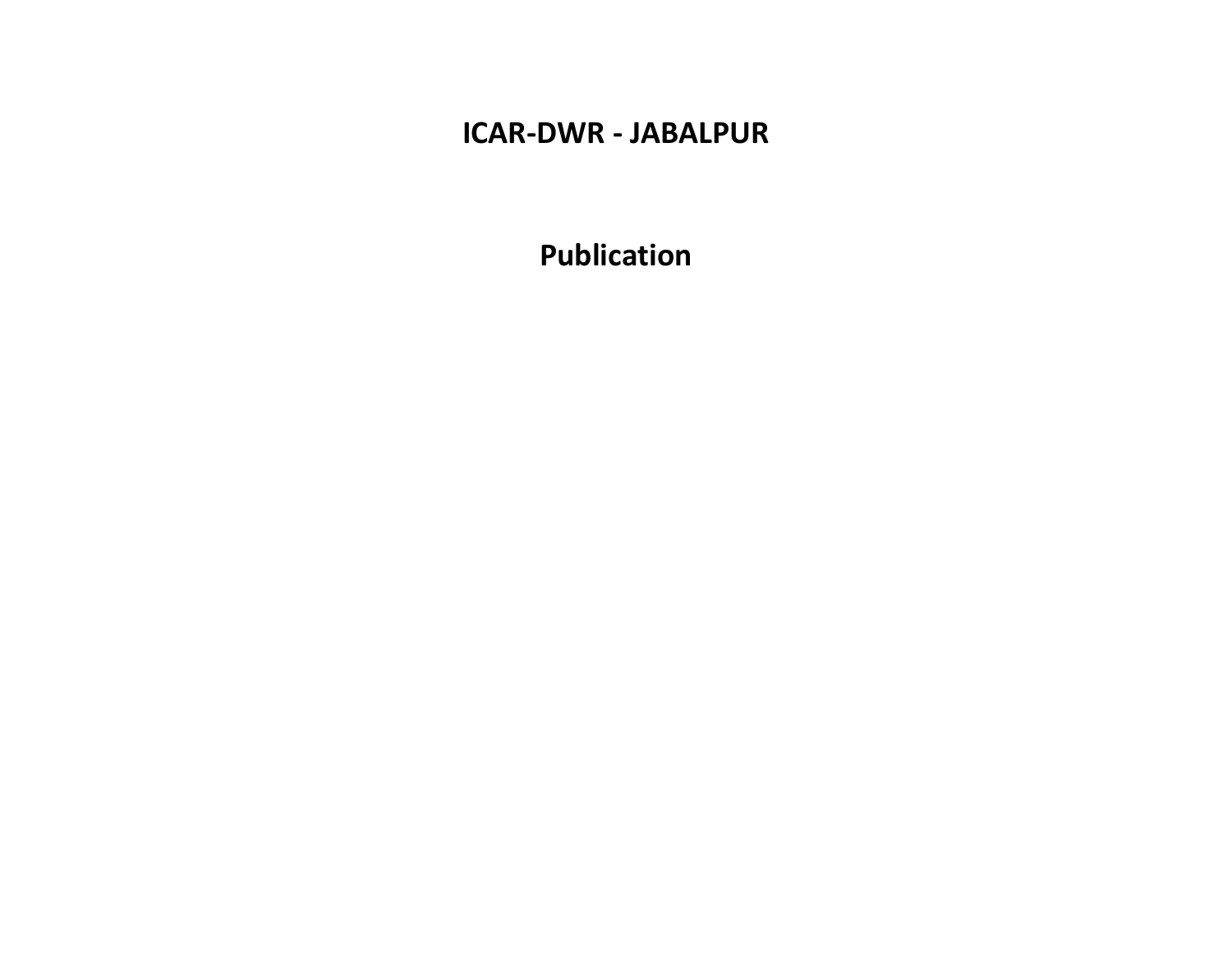# **NATIONAL CONSULTATION ON WEED UTILIZATION**

October 20-21, 2009

# **ABSTRACTS**



Organized by **Directorate of Weed Science Research** Jabalpur, Madhya Pradesh



# **NATIONAL CONSULTATION ON WEED UTILIZATION**

October 20-21, 2009

# **ABSTRACTS**

**Editors** Jay G. Varshney Sushilkumar



Organized by Directorate of Weed Science Research Jabalpur, Madhya Pradesh

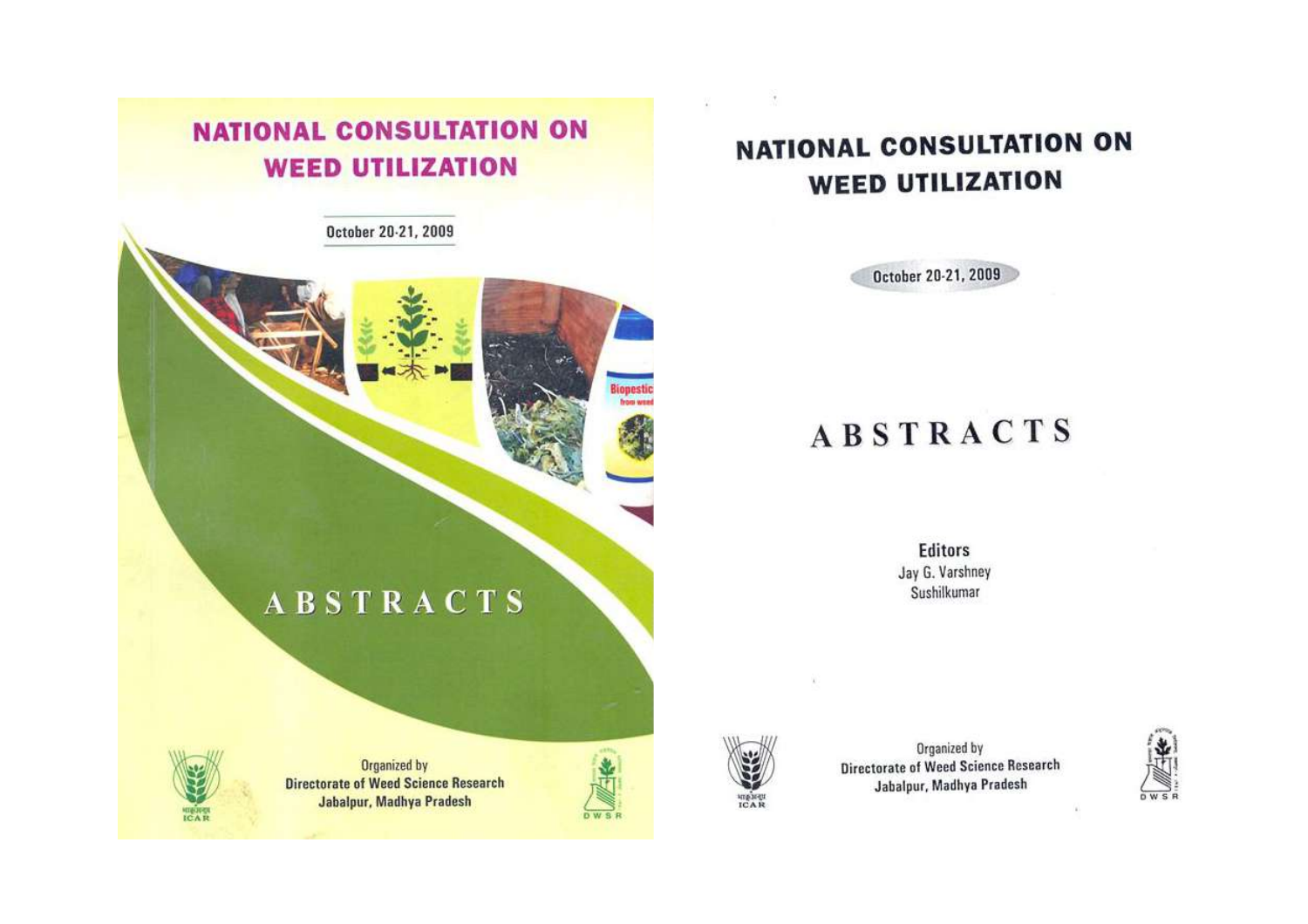# Content

# Invited papers.

| V. N. Sharda, M. Madhu and N. K. Sharma<br>Role of weeds in soil conservation                                                       | 1  |
|-------------------------------------------------------------------------------------------------------------------------------------|----|
| K. K. Barman and Jay G. Varshney<br>Weed utilization for mulching                                                                   | 3  |
| C. Chinnusamy, Sushilkumar, P. Muthtukrishanan<br>and C. Nithya<br>Use of weeds for compost and vermicompost production             | 5  |
| Chhonkar P. K, P. J. Khankhane and Jay G. Varshney<br>Phytoremediation of contaminated sites using weeds                            | 6  |
| Dr. P. K. Das<br>Weed as fibre- a special reference to khimp $\sim$                                                                 | 8  |
| V. S. G. R. Naidu and J. P. Tiwari<br>Utility of weeds as medicinal plants $\sim$                                                   | 9  |
| V. K. Varshney and Sanjay Naithani<br>Value addition of lignocelluloses substrate from<br>Parthenium and Lantana                    | 11 |
| Rupam Kataki<br>Weeds Utilization for energy production                                                                             | 13 |
| Shobha Sondhia and Jay G. Varshney<br>Weeds as a source of biopesticides                                                            | 15 |
| G. Hussain, A. K. Sharma, Atul Kumar<br>and Sushil Kumar<br>Utilization of weeds and grasses for handmade paper<br>and board making | 17 |

| Bhumesh Kumar and Jay G. Varshney<br>Use of weeds as genetic material for crop improvement                                                                                                 | 18 |
|--------------------------------------------------------------------------------------------------------------------------------------------------------------------------------------------|----|
| Rakesh Kumar and Sanjay Naithani<br>Weeds- valuable source of dyes.                                                                                                                        | 20 |
| Lalit Kumar and Jay G. Varshney<br>Utilization of weeds as a source of potential allelochemicals                                                                                           |    |
| J. Deka, I. C. Barua, N. C. Deka, N. Bora<br>and Jay G. Varshney<br>Weed as a bioindicator of climate change                                                                               | 23 |
| A. J. Shaikh and R. H. Balasubramanya<br>Weeds: should we destroy them with herbicides or use<br>them for value addition.                                                                  |    |
| N. N. Angiras and Suresh Kumar.<br>Scope and opportunities of weed utilization in<br>Himachal Pradesh                                                                                      | 25 |
| R. M. Kathiresan<br>Industrial utility- a tag that attract stakeholder involvement<br>for control of invasive weed                                                                         |    |
| Contributory papers.                                                                                                                                                                       |    |
| P. J. Khankhane and Jav G. Varsbney<br>Possible use of giant reed, Arundo downs for phytoremediation<br>of runoff water in a catchment area.                                               | 78 |
| T. V. Ramachandra Prasad, G. R. Denesh and<br>M. T. Sanjay<br>Nutrient content of weeds and response of field crops<br>to weeds' usage as compost and green manure in southern<br>Kamataka | 30 |

 $\langle i| \rangle$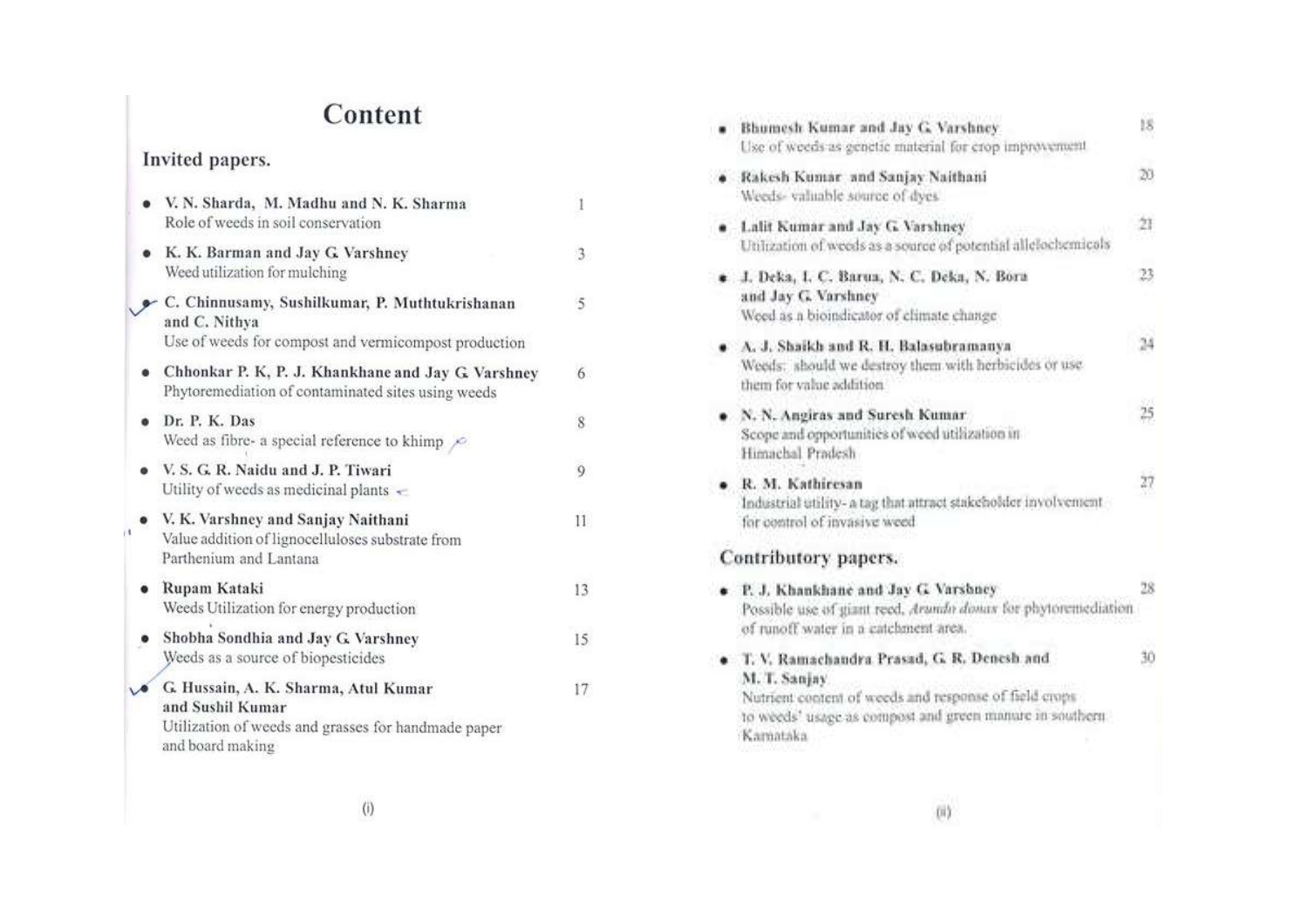|    | . P. Murali Arthanari, C. Chinnusamy, C. Nithya<br>and P. Muthukrishanan<br>Evaluation of Parthenium composts on the productivity of<br>maize-sunflower cropping system | 32  |
|----|-------------------------------------------------------------------------------------------------------------------------------------------------------------------------|-----|
|    | Gore A. K., Aundhekar R. L. and J. K. Jadhav<br>Response of summer Sunflower to different level of<br>Parthenium compost and fertilizer levels                          | 33. |
| ø. | R. K. Ghosh, A. Bhattacharrya and Jay G. Varshney<br>Ecorestoration of soil and water, production of oils<br>and employment generation by utilizing weed plants         | 34  |
|    | C. Nithya, C. Chinnusamy and P. Muthukrishnan<br>Nutrient enrichment of Parthenium through vermicomposting                                                              | 36  |
|    | D. K. Pandey and N. Mishra<br>Prospects of utilization of lantana residue for wheat<br>(var. WH 147) production                                                         | 37  |
|    | P. Janaki, C. Chinnusamy, C. Nithya and<br>P. Muthukrishanan<br>Biomass production and nutrient composition of major<br>weeds under different crops                     | 39  |
|    | C. Chinnusamy, C. Nithya and P. Muthukrishanan<br>Nutrient supply potential enhancement of water hyacinth<br>by composting techniques                                   | 40  |
| D. | D.K. Roy, D. Singh, N.K. Sinha and D.N. Pandey<br>Utilization of Parthenium and water hyacinth as a<br>bio-nutrient source in rice crop                                 | 41  |
|    | N. S. Jadhav, M. G. Patil and R. L. Aundhekar<br>Utilization of Parthenium for sessile joyweed preparation<br>of vermi compost                                          | 42  |

| S. S. Tomar, Sudeep Singh, Avinash Singh,<br>Preeti Sharma and Jagendra Singh<br>Weed utilization of kharif weeds in Bhopal and Hoshangabad<br>districts of Madhya Pradesh | 43 |
|----------------------------------------------------------------------------------------------------------------------------------------------------------------------------|----|
| · D. K. Pandey and N. Mishra<br>Ragweed Parthenium residue to facilitate wheat<br>(var. WH 147) production                                                                 | 44 |
| · H. S. Bisen and P. J: Khanakhane<br>Role of weeds/vegetative cover for soil and water<br>conservation in degraded lands of forests                                       | 46 |
| M. S. Raghuvanshi and Anil Dixit<br>Possible utilization of weeds for treating animal ailments                                                                             | 47 |
| Partha P. Choudhury and Jay G. Varshney<br>Utilization of the pigments available from weeds                                                                                | 48 |
| Aundhekar R.L. and Gore A.K.<br>Utility of Parthenium for nutrient source for sustainable<br>crop production and soil fertility                                            | 50 |
| Aundhekar R.L. and Gore A. K.<br>Effect of Parthenium compost and fertilizer levels on growth<br>of summer sunflower                                                       | 52 |
| R. K. Ghosh, S. Mallick, S. Bera and A. K. Dolai<br>Utilization of Parthenium as green manure and<br>in compost making                                                     | 54 |
| V. B. Nevase, S. P. Gosavi, L. G. Pawar and<br>A. V. Dhahiphale<br>Utilization of weed plants for alternative livelihood under<br>coastal Maharashtra (Konkan)             | 56 |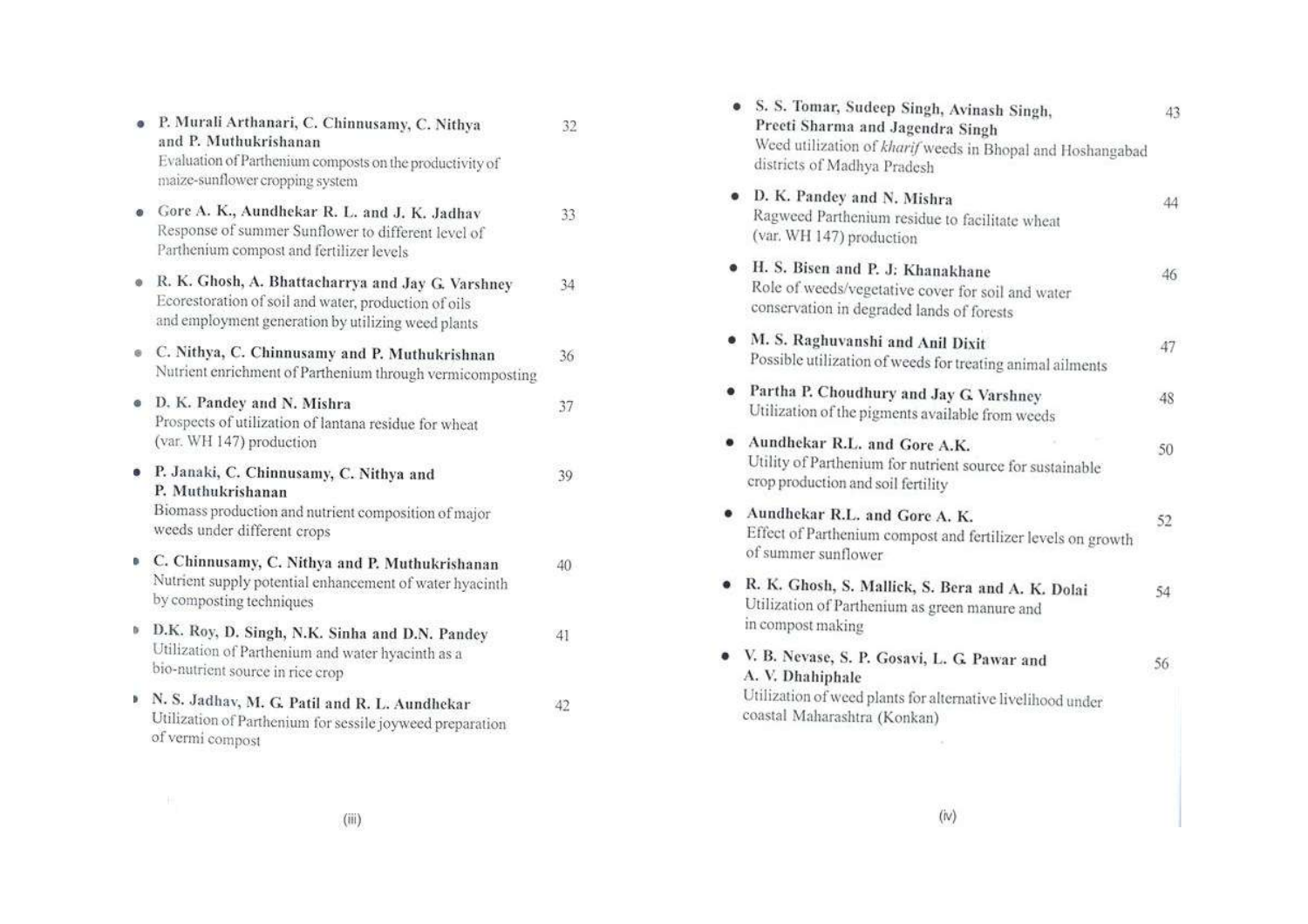**Invited**<br>**Papers** 

#### **Role of weeds in soil conservation**

**V. N. Sharda, M. Madhu and N. K. Sharma**

*Central Soil and Water Conservation Research and Training Institute, Kaulagarh Road, Dehradun, (Uttrakhand) e-mail: vnsharda1@rediffmail.com*

Soil erosion causes degradation of natural resources and adversely affects the productivity level. About 57 percent of geographical area in the country is affected by various types of land degradation problems. Soil and water are the prime important resources among the natural resources whose efficient management is vital for economic growth and development of any country to addressing the poverty related problems. The gap in supply and demand for food products are becoming widening with the increasing population growth and reducing per capita availability of productive cultivable land. The mechanical and biological measures are well known recommended soil and water conservation measures and widely adopted by the farming community. Use of locally available plant resources which is of unique character are being exploited and utilized for various purposes including soil erosion control. Weed biomass provide protection to the soil in various forms by reducing erosivity of rainfall/run-off and erodibility of soil through dissipation of rainfall energy, surface litter, obstructing overland flow, root binding and improving physico-chemical conditions of soil. Some species of weeds are recommended as a vegetative barrier, preventive and rehabilitative measures for mass erosion control and rehabilitation of mine spoiled areas. Many of the grass species have good canopy and soil binding capacity theirby reducing surface runoff and soil loss.

Results of the several studies revealed that use of weed biomass for conservation measures increased crops yield by 6 to 110 percent, reduced runoff upto 41 per cent and soil loss upto 56 percent over control, reduction in evaporative losses and nutrients loss through leaching, increased water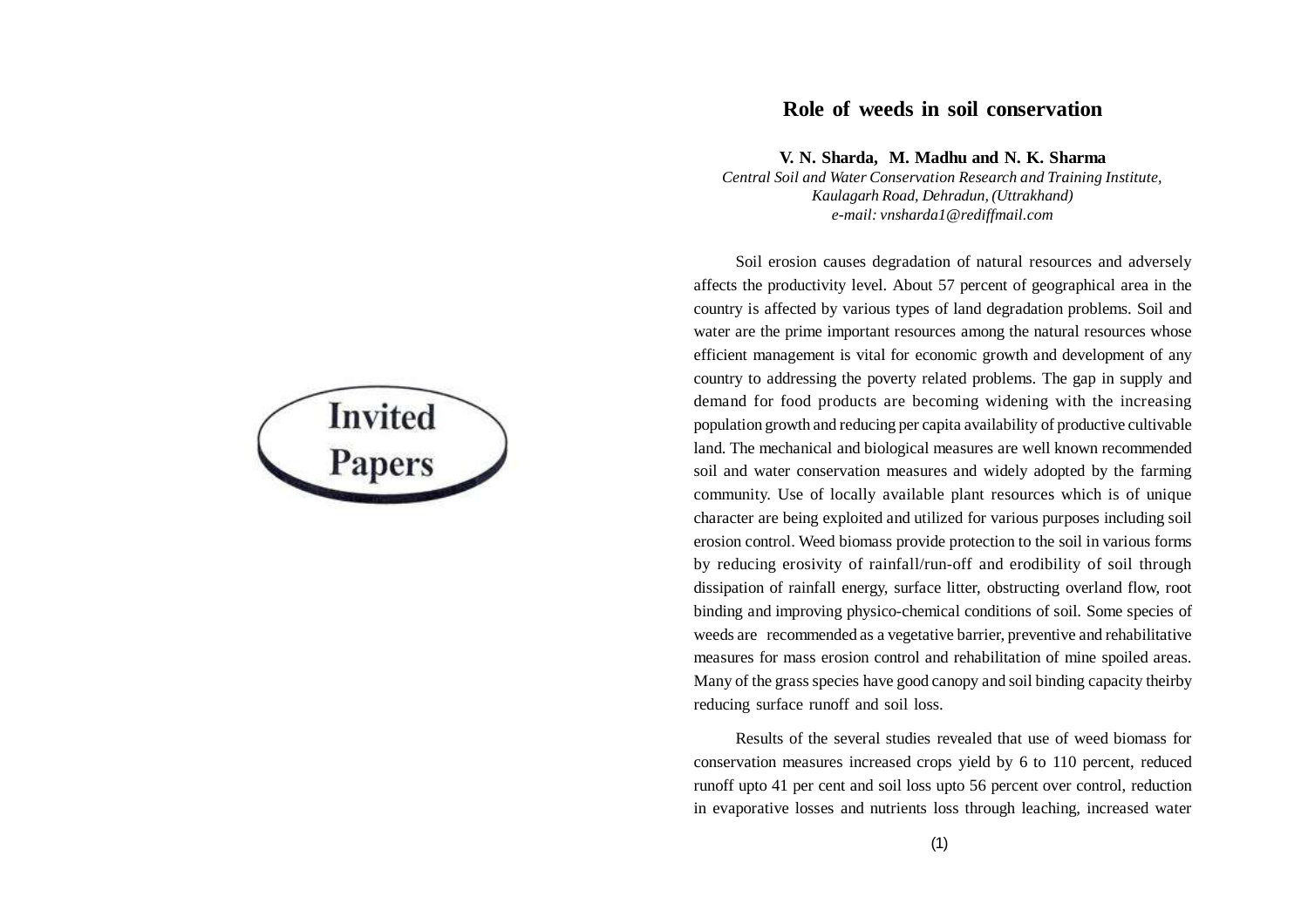and nutrient use efficiency, suppressed further growth of weeds. In fruit crops, it improves fruit quality, reduced flower and fruit drop apart from increasing in growth, *etc* when some species are used in erosion control, mulching and green manuring.

k k k

#### **Weed utilization for mulching**

**K. K. Barman and Jay G. Varshney**

*Directorate of Weed Science Research, Jabalpur (Madhya Pradesh) e-mail: barmankk@gmail.com*

Any material applied to the soil surface for protection or improvement of the area covered is called mulch. Mulches have always been around as an agricultural and horticultural tool. Traditionally crop residues were recycled as mulch for crop production as no extra cost was involved to obtain them. In the recent past, the attempts are also being made to utilize the weeds as mulch for crop production and soil reclamation purpose. Plenty of lantana and water hyacinth biomass is available in India and the reports showed the prospects of these weeds to be used as the good mulching materials for agricultural sites. Mulch of these materials can be used not only to conserve soil moisture but also as a good nutrient source. Nematode suppressing ability as exhibited by the extracts of these materials could be an added advantage.

The research reports from the north-western part of India showed the usefulness of Lantana mulch for increasing rice, wheat and maize production. It was found superior in terms of grain yield advantage while compared with other mulching materials, *viz*. pine and oak leaves, and FYM application in wheat. It increased the phosphorus use efficiency in wheat and provided economic advantage over polyethylene mulch. Improvement in soil health in terms of increased soil organic C and available N content was noticed due to lantana mulching. The better performance of bell pepper under Lantana mulch was noticed at water deficit condition. Lantana mulch was better than the post harvest tillage as a soil water conservation practice in wheat. Better quality of rice and wheat grains in terms of N, P, K and soluble sugar content were produced with Lantana mulch compared to FYM application.

Water hyacinth was found suitable as a mulching material for various crops, *viz*. potato, tomato, okra, tobacco, *Colocasia*, green gram, banana,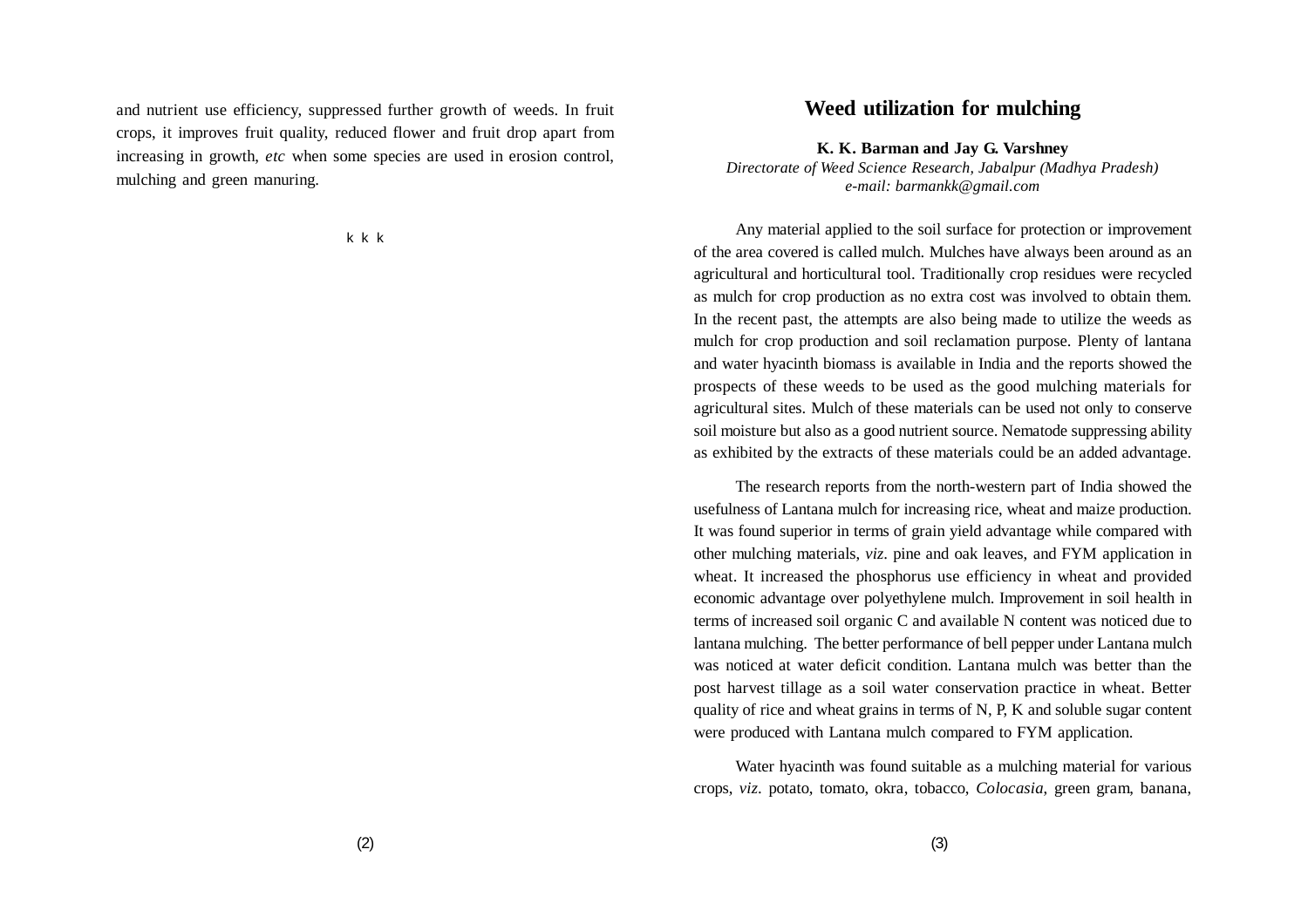*etc*. It has also showed superiority in terms of crop yield while compared with various other organic mulches *viz*. rice straw, spent straw, thatch grass, coir pith and maize stalk, sawdust, *etc*. under different cropping situations.

The economics of utilizing these weeds as mulch have not yet been reported. However, direct benefit is expected in long run in terms of reduced requirement of inorganic inputs, better soil health and quality of produce as indicated by long term experiment. In the greater interest of the environment and agricultural sustainability, remunerative initiative is desirable from public funded agencies for the farmers expected to use these materials as mulch.

k k k

## **Use of weeds for compost and vermicompost production**

**C. Chinnusamy, Sushilkumar<sup>1</sup> , P. Muthtukrishanan and C. Nithya** *Department of Agronomy, TNAU, Coimbatore, (Tamil Nadu) 1 Directorate of Weed Science Research, Jabalpur, (Madhya Pradesh) e-mail: chinnusamy@hotmail.com*

Productivity of the soils can not be sustained with the fertilizer alone. Organic manures must also form part of the manorial schedule to maintain the productivity of the soils. Because of intensive farming system, the depletion of soil nutrients occurs to a greater degree leading to imbalance in availability of nutrients, loss of soil fertility and drastic reduction in crop productivity. The concept of organic waste management and its recycling for plant nutrient supply is becoming more essential for meeting partial requirement of plant nutrients and sustaining soil health through improvement of physico-chemical properties and microbial diversity of soil.

Composting is the most widely applicable process of handling biodegradable organic wastes. Composting provides a way not only of reducing amount of waste that needs to be disposed of, but also of converting it in to a product that is useful for crop production. Vermicomposting technology is an aspect of biotechnology involving the use of earthworms for recycling of non-toxic organic waste to the soil.

Crop growth and yield is influenced by biotic and abiotic factors. Generally, weeds compete with crops for nutrients, space, energy and sunlight *etc* which eventually reflects on the performance of the crop. Hence, weeds are one of the important factors in affecting crop yield. It removes substantial amount of nutrients from the soil depending on the density and species of weeds.

Succulent weeds which otherwise compete with crops can also be used for vermi-composting. Some weeds like Lantana, Eupatorium also have insecticidal/ properties and can help reducing the risks of insect attacks to crops in which vermi-compost prepared from these weeds is added.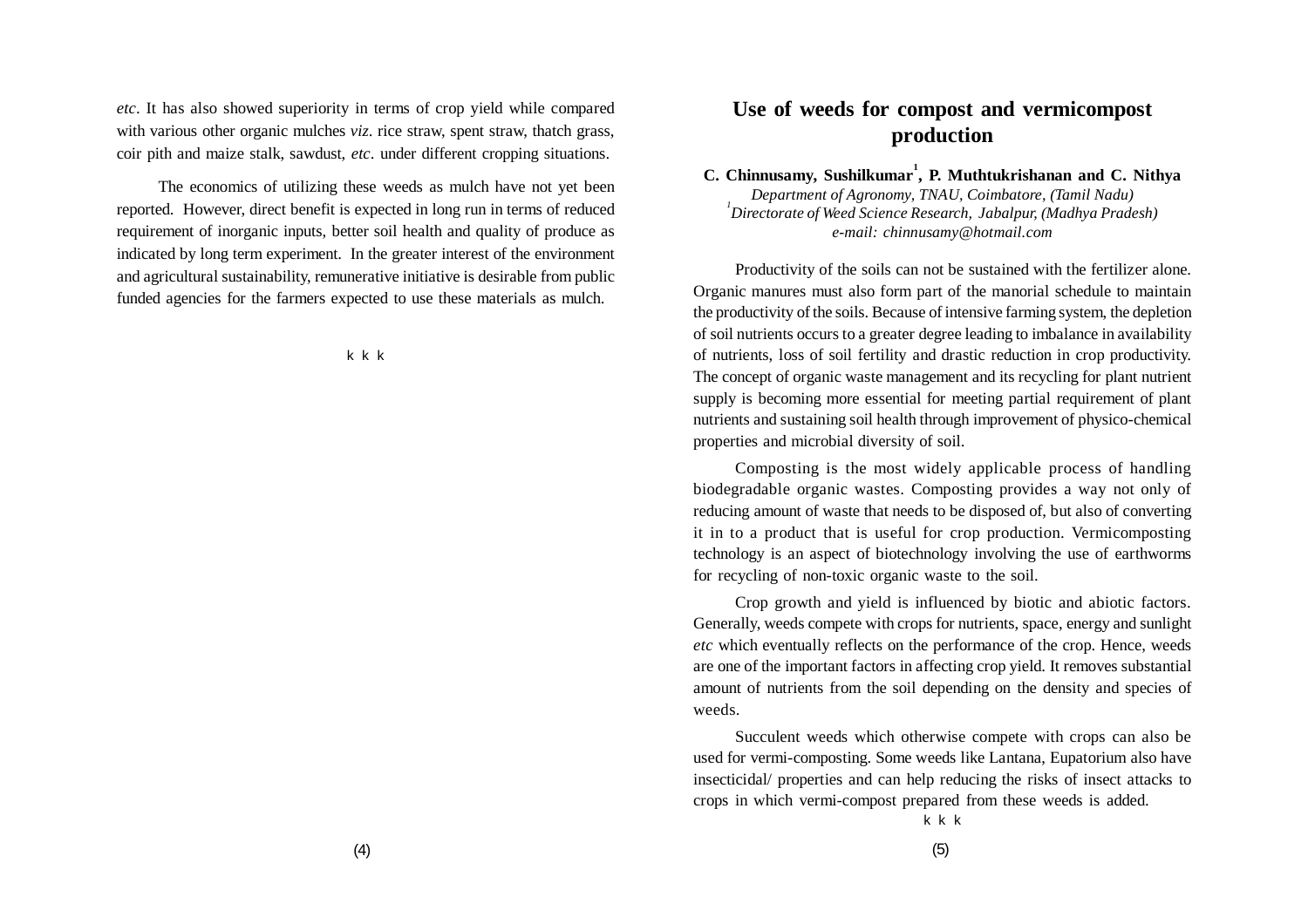#### **Phytoremediation of contaminated sites using weeds**

**Chhonkar P. K, P. J. Khankhane<sup>1</sup> and Jay G. Varshney<sup>2</sup>** *ICAR Emeritus Scientist, Indian Council of Agriculture Research, New Delhi* **1,2***Directorate of Weed Science Research, Jabalpur (M.P.) e-mail: cpkchhonkar@yahoo.com*

Phytoremediation technologies are very promising and are applicable to prevent, control and remediate the contaminated sites using terrestrial and aquatic plants. In order to clean up the environment through various approaches of phytoremediation, use of suitable potential plants is of prime importance. Among the macrophytes in polluted sites, the very survival of weed species with increased biomass in contaminated land as well as in water bodies is a testimony that they have the ability of absorbing and extracting heavy metals. Weedy plants unlike crop plants do not require plant protection measures and can sustain under stress condition of both nutrients and water. The present paper is a comprehensive review which discusses possible utilization of weed species to extract, stabilize, filtrate, degrade and volatilize the pollutants from contaminated and degraded natural resources i.e land and water.

Depending on the macrophyte based treatment, floating weeds such as water hyacinth (*Eichhornia crassipes*) in a surface and emergent type of aquatic weeds like *Phragmits vava* in a sub-surface wetland were found capable of decreasing various test indicators for water quality ex. electrical conductivity (EC), biological oxygen demand, chemical oxygen demand and heavy metals like zinc, copper, cadmium, and nickel to the levels that allow the use of the purified water for irrigation purposes, are reviewed. It also gives an insight into the work done by the authors which focuses on the phytoextraction of metals from contaminated site like mine spoil using grasses, mustard species for metal removal from the contaminated soil. With regard to phytoremediation of waste water, weed survey work pertaining to indentification of weed species for rhizofiltration of drain and pond water, is

also highlighted. Weeds have great potential in phytoremediation of noncropped sites and for its exploitation of potential in field soils, development of hybrid by breeding weed species with the commercial field crops is the option. In degradation of compounds in calcareous alkali soils and in stabilization runoff water originated from cropped and non-cropped area (mining) potential use of weeds can be explored. However, management of metal contaminated weed biomass is still a challenge. To avoid metal entry into food chain, possible uses of such metal rich weed biomass for paper, pulp, biogas, bio-ore and ethanol production are also discussed.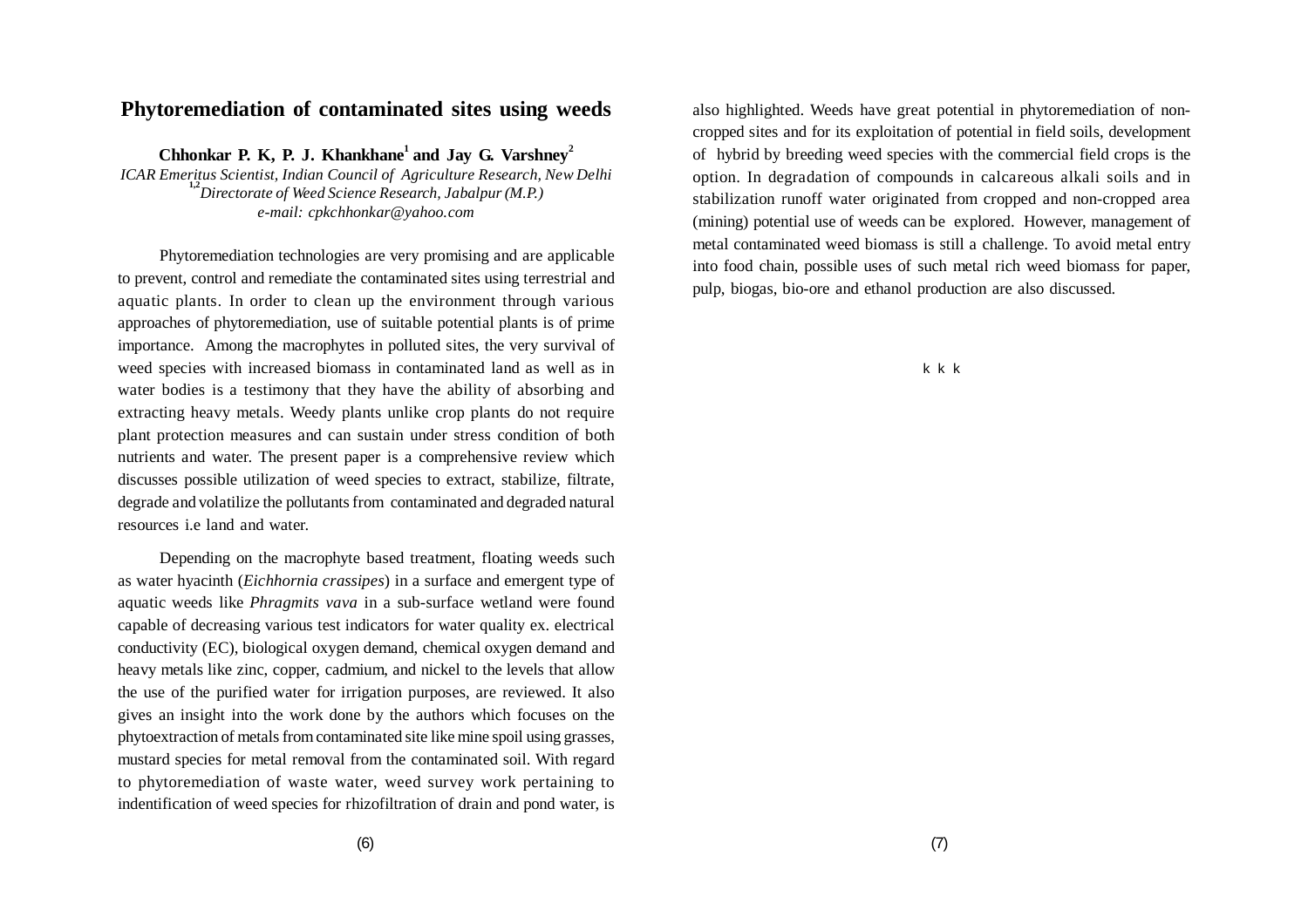#### **Weed as fibre- a special reference to khimp**

**Dr. P. K. Das** *Mechanical Processing Division, NIRJAFT (ICAR), Kolkata (West-Bengal) e-mail: drdaspk@yahoo.com*

Weed is not a class of crops which can yield high quality fibre; yet there are a few weeds that yield good quality fibre. To name a few such weed types are grass, shrubs and bushes. Khimp plant is one such bushy plant that grows in arid climate for use as animal fodder, soil cover to control wind erosion and stabilizing sand dunes and as fibre to make ropes traditionally besides strings and weave nets apart from other non-textile applications like paper due to its short staple length of 21.5 mm. This paper deals with in brief the total aspect of khimp plant covering its habitat, area, fibre yield, chemical composition, physical / mechanical properties, comparison with other textile fibres and scope of application. Studies at NIRJAFT, Kolkata under ICAR have shown that khimp fibre is rich in cellulose (75%) in bast, rich in lignin (16%) in woody stick required for plant's upright position. Fibre is fine, strong and extensible to make khimp fibre fit for both textile and non-textile uses.

k k k

#### **Utility of weeds as medicinal plants**

**V. S. G. R. Naidu and J. P. Tiwari**

*Directorate of Weed Science Research Maharajpur, Jabalpur, (Madhya Pradesh) e-mail :- jptiwari2008@gmail.com*

Importance of medicinal and aromatic plants as a source of drug for improving health and curing aliments is well recognized all over the world. These herbal medicines are in great demand in both developed and developing countries in primary health care because of their great efficacy and little or no side effects. The turnover of the herbal medicine in India is about US \$ 1 billion with a meager export of about US \$ 80 million per year, which is growing at 7% per annum (Kamboj, 2000, Nautiyal, 2002). Several annual and perennial plant species grow spontaneously under natural habitats and man made altered habitats. The plant species which grow spontaneously in cropped fields or any other areas where they are not required due to use of the land for other purposes and cause more harms as compared to benefits are considered as weeds. These weeds are to be removed time to time from cropped or non cropped area to get the desired benefits from that area. The most of these weed species have specific medicinal values and offers a range of time tested, nature derived herbal remedies for several ailments of human and pet animals. Some of these spontaneously grown species are used in folk lore by indigenous herbalists and in Indian system of medicine *viz*. Ayurveda, Homeopathy, Unani and Sidha. Certain weeds have high demands by drug manufactures e.g. Zandu, Baidynath, Dabour, Hamdard, Gurukul Kangdi, Patanjali Yogpeeth *etc*. and also locally used by indigenous Vaidyas. In view of the medicinal importance some of the weed species like *Withania sommnifera* as aphrodisiac*, Abelmoschu moschatus* as cardiotonic and in aroma*, Phyllantnus amarus* in jaundice and liver disorders*, Eclipta alba* as hair tonic, in liver and spleen disorder*, Bacopa monieri* and *Convolvulus pluricaulis* in memory and mental disorder*, Androgranphis paniculata* as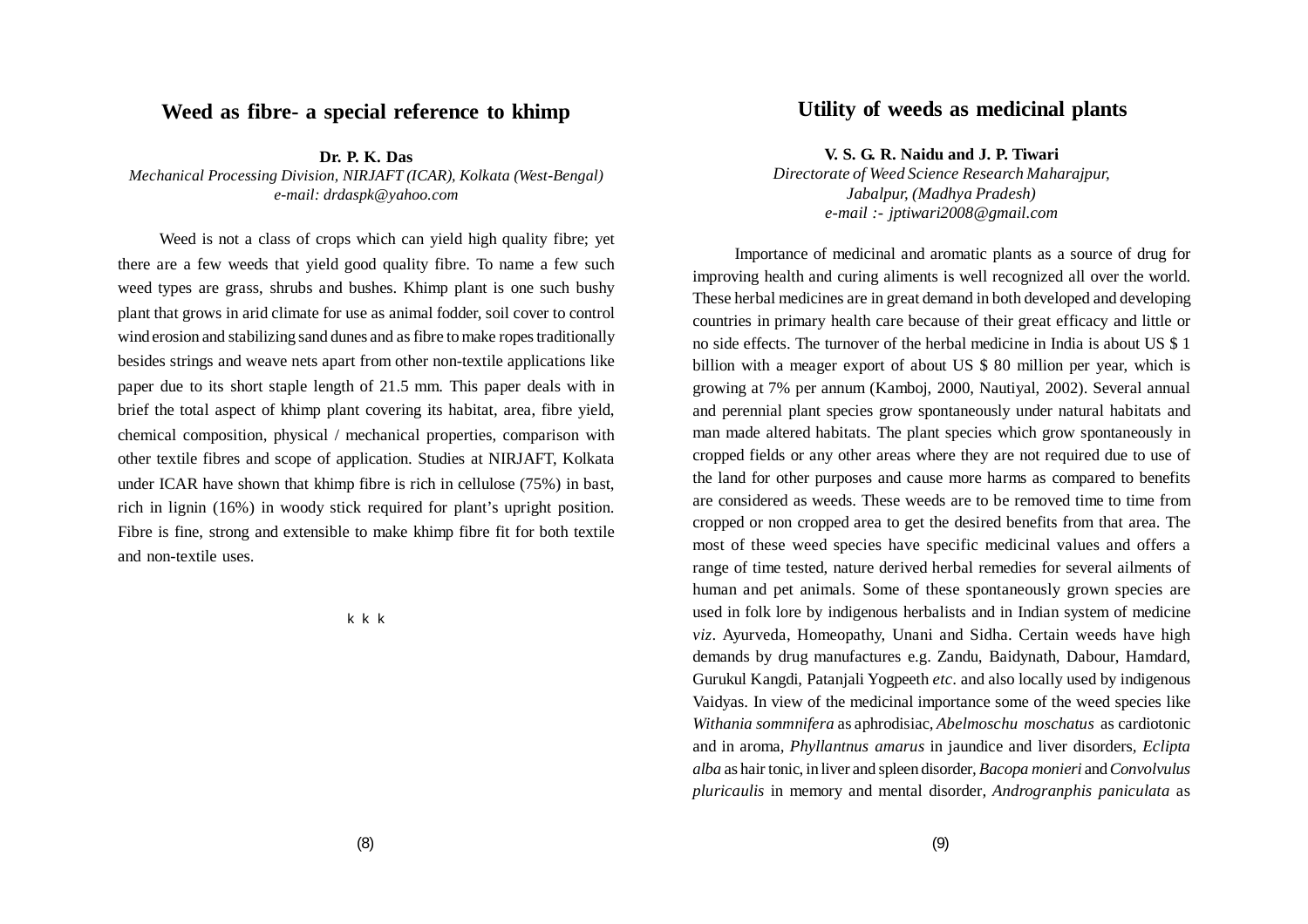febrifguge *, Ocimum canum* and *Ocimum gratissimum* in fever, cough and skin diseases*, Tribulis terristeris* as aphrodisiac and diuretic*, Solanum nigrum* in liver disorder and swellings *and Solanum xanthocarpum* in bronchitis and asthma have high demand. The raw drug material is not available from the natural resources and these are to be cultivated like other food and oil seeds crops are under cultivation. While weeding of the traditionally grown crops, the weed species having medicinal importance are thrown away but they should be colleted separately and marketed. The awareness among farmers and farm labourers regarding utility of weeds as medicinal plants needs to be created to improve the health and economics. In this paper the medicinal values of more than 100 important weed species are described which should be protected in the natural habitats and nurtured in the herbal gardens so that they may not loss due to regular weeding operations for maintaining weed free field conditions. The medicinal weeds can be cultivated by fitting them into the existing cropping systems. Some of the medicinal weeds with short growing season that coincides with the fallow period between two crops can be grown as pure crop and the other can be grown as intercrops for efficient utilization of the land for higher net returns. Since many medicinal weeds are available in the natural ecosystem for commercial exploitation, doubts are raised about whether the cultivated produce would have viable market. Therefore, the studies on technologies for conservation, cultivation, processing, storage, marketing and economics of these weeds are also required to increase the productivity of raw drug material with improved active principles and assess the profitability from cultivation and processing of these weeds at farm level.

k k k

#### **Value addition of lignocelluloses substrate from Parthenium and Lantana**

**V. K. Varshney and Sanjay Naithani**

*Chemistry Division, Forest Research Institute, Dehra Dun, (Utter Pradesh) e-mail: varshneyvk@icfre.org*

Weeds are the plants which grow where they are not desired. Parthenium *hysterophorus* L., (Helianthae: Asteraceae), commonly known as Parthenium, congress grass, gajar ghas or carrot weed and *Lantana camara* L. (Verbenaceae) are such plants. They have achieved status of "Worst Weeds". They not only affect crop production, animal husbandry, and biodiversity but also pose serious health risks. Ever since these weeds became a menace in India and other countries efforts are being made to manage the weed by a number of methods such as mechanical, legal, biological and chemical But so far no single method has been proved satisfactory, as each method has inbuilt limitations, for instance,. high cost, impracticability, environmental safety, temporary relief *etc*. Alternatively, luxuriant growth and vigorous survival make these weeds of potential economic value for utilization of its abundantly available biomass into value added products offering thereby an efficient and effective method for their management.

Cellulose is an established chemical feedstock for production of cellulose derivatives for a variety of applications. The conventional sources of cellulose include cotton linters and wood pulp which now-a-days are discouraged on account of the cost of the former and environment conservative regulations associated with the latter. Further, renewable raw materials are gaining considerable importance because of the limited existing quantities of fossil supplies. In this regard, cellulose-rich biomass derived from the non conventional sources such as weeds, fibers, bamboos and wastes from agriculture and forests *etc*., acquires enormous significance, as alternative chemical feedstock, since it consists of cellulose, hemicellulose,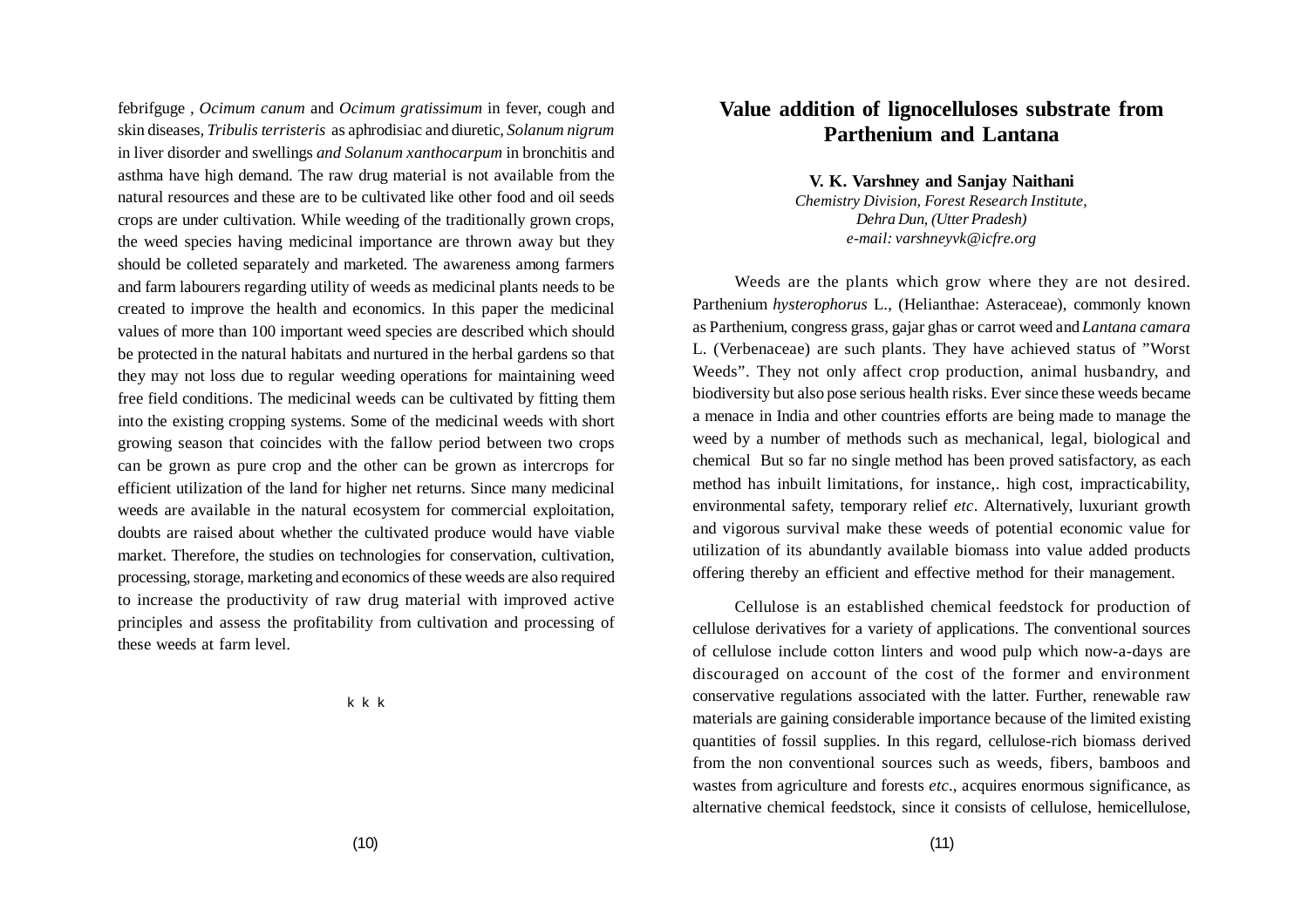and lignin, which contain many functional groups suitable to chemical transformation. Etherification of cellulose through methylation, carboxymethylation, cynaoethylation, hydroxypropylation, single or mixed, is one of the most important routes of cellulose transformation. Chemical composition and rheological characteristics make possible the selection of the transformed cellulose to serve special applications.

A survey of the literature reveals that lingo cellulose biomass from non conventional sources such as agricultural wastes e.g. rice straw, sugarcane bagasse, saw dust cotton stables, orange mesocarp, *Eichoria crassipes* and agave have been used as a base material for production of cellulose derivatives differing in their properties using different set of reaction conditions depending upon the degree of polymerization and composition of the cellulosic material. The goal of these modifications has been to increase the utilization of this abundantly available ligno cellulose biomass as a feedstock.

Prompted by these facts and in context of our research programme on isolation of cellulose from different sources and its subsequent transformation into value added products, possibility for value addition of lignocellulosic biomass of *Lantana camara* and Parthenium *hysterophorus* for their utilization was examined and results are reported. Proximate analysis of these materials was conducted and processes were standardized for production of alpha cellulose on I kg batch scale. The %yield, Av. DP and %á-cellulose contents of the obtained celluloses were found in the range of 35-40, 400- 825,  $> 90$  (Brightness 80% ISO), respectively. The obtained celluloses were transformed into hand made paper which demonstrated its suitability to produce hand bags, carry bags, decorative articles *etc*. Processes were also optimized for production of cold water soluble carboxymethyl celluloses (CMC) and hydroxypropyl cellulose (HPC) using these celluloses. The optimized products were characterized by IR spectra. Rheological studies of 1% and 2% solutions of the optimized CMCs showed their non-Newtonian pseudo plastic behavior.

#### **Weeds Utilization for energy production**

**Rupam Kataki**

*Biofuel Lab., Department of Energy, Tezpur University, Tezpur, (Assam) e-mail: rupamkataki@gmail.com*

Weeds are plants that are undesirable to human activity at a particular time and place, and therefore, weeds will always be associated with human endeavours. In agriculture, weeds cause huge reductions in crop yields, increase cost of cultivation, reduce input efficiency, interfere with agricultural operations, impair quality and act as alternate hosts for several insect pests, diseases and nematodes. Weeds are of major concern as they compete with crops for environmental resources available in limited supply, *i.e.* nutrients, water and light. It has been estimated that on a global basis weeds are considered responsible for c.10% reduction of crop yield, with losses in the tropics possibly exceeding 15%.

Utilization of weed for useful purpose is being considered as an alternative approach of weed management. The present review discusses about the possibility of utilization of weed for energy generation by employing suitable conversion technology. Weed is a biomass that can be subdivided to either cellulosic or lingo-cellulosic in nature from energy conversion point of view. Use of weeds for energy also has twofold advantage. It ensures useful disposal of weeds in one hand and on the other hand, it is a renewable biomass resource not in competition with food crops for land as the case used to be for conventional energy crops and plants. Weed biomass for energy generation can have multiple benefits both in terms of socio-economic and environmental and has local and global perspectives too.

Biomass has a wide resource base and as such has the flexibility for conversion by different technologies/pathways. It can be converted to solid, liquid and gaseous fuels by employing either thermo-chemical or biochemical conversion pathways. Each of the technology is a mature one and utilization of a technology depends upon the feedstocks type and quality, process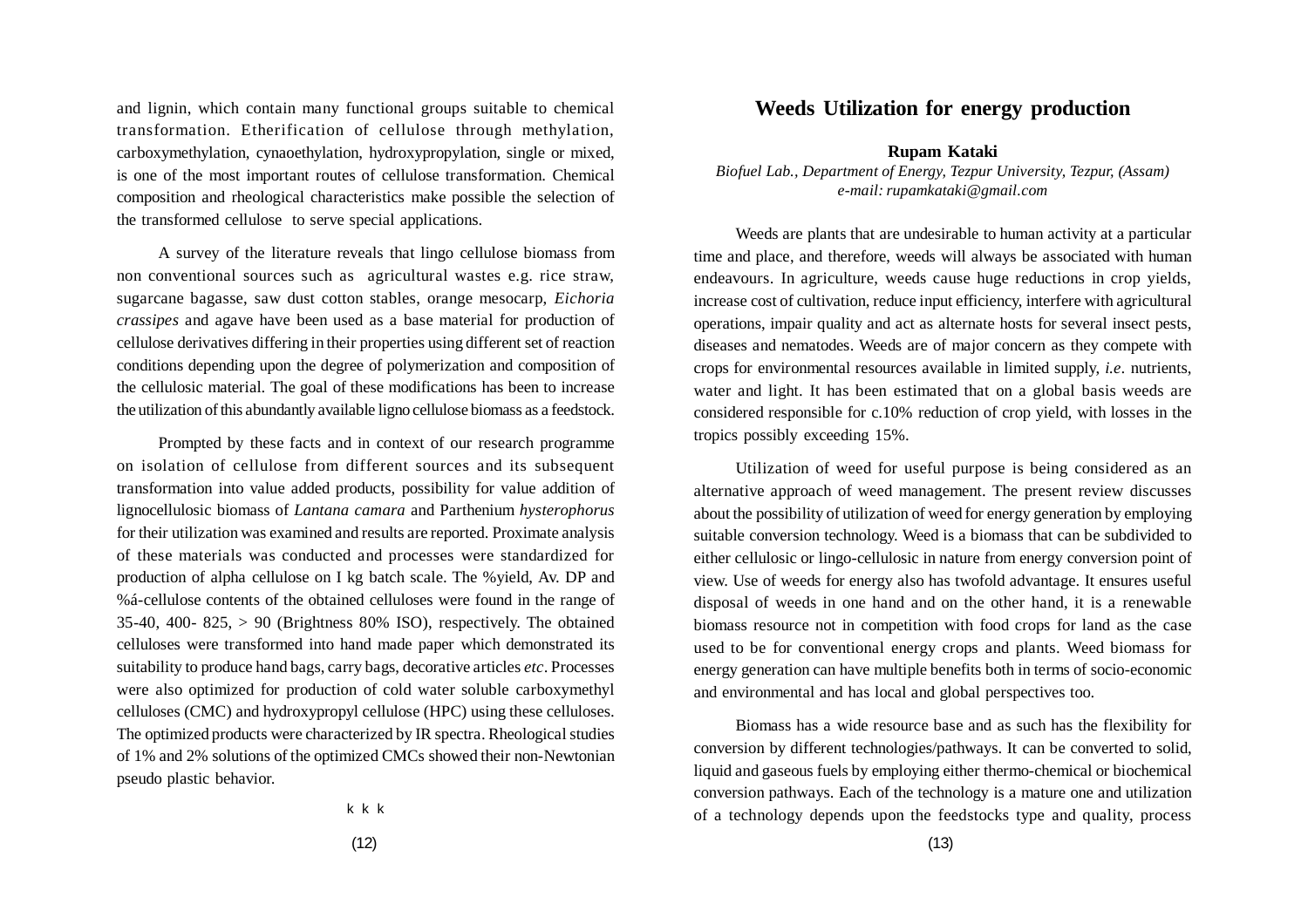parameters and end-use requirements. Weed biomass being cellulosic or lingocellulosic in nature can be feedstocks for anaerobic digestion, briquetting/ compaction and pyrolysis/carbonization. Deoxy-liquefaction is also another recently developed technology suitably applied for thermo-chemical conversion of some aquatic weeds for energy generation.

In one of the works on weed utilization for energy generation, *Ipomoea carnea* synonym *Ipomoea fistulosa* (family: Convolvulaceae), a noxious weed found in the wetlands of tropical regions having its origin in Tropical America is being studied. It is an evergreen semi-woody shrub, toxic to livestock. This weed has been spreading rapidly in many low-lying areas of north east India and has been creating problems by covering large patches of agricultural fields and also by blocking the passage of many canals and streams and thereby causing artificial flood in the rainy season. With a view to utilize this harmful weed for fuel purposes, its woody stems were first converted to charcoal through the process of pyrolysis and then the charcoal produced was compacted to solid fuel. Pyrolysis experiments were carried out in laboratory scale reactors specially designed for the purpose in the temperatures ranging from 350 to 600  $\mathrm{^0C}$  and at constant heating rate of 5  $\mathrm{^0C/min}$ . Yield, density, ash content, volatile matter, fixed carbon content and calorific value of the charcoal samples produced were evaluated. Charcoal yield ranged from 24.23% to 37.89 wt% and caloriûc value varied from 17.29 to 33.47 MJ/Kg. Conversion of charcoal ûnes to solid fuel improved combustion quality. Mass balance experiments of pyrolytic decomposition products of *I. carnea* yielded much higher percentages of non-condensable liquid (59.2– 61.8 wt%) as compared to those of tar  $(4.2-4.8 \text{ wt})$  and gas  $(7.3-8.2 \text{ s})$ wt%) fractions. It can be concluded that this harmful weed shows good potential as the raw material for production of charcoal. However, as the density of the charcoal was found to be low, the charcoal ûnes need to be converted to solid fuel to improve its combustion properties.This work can be summarized by asserting that weed biomass can be a valuable resource as biomass energy feedstock.

#### **Weeds as a source of biopesticides**

**Shobha Sondhia and Jay G. Varshney** *Directorate of Weed Science Research, Maharajpur, Adhartal, Jabalpur, (Madhya Pradesh) e-mail: shobhasodhia@yahoo.com*

Biopesticides' are certain types of pesticides derived from natural sources such as animals, plants, bacteria, and certain minerals. Biopesticides are gaining popularity throughout the globe due to public awareness about environment, growing knowledge of pollution and health hazards due to synthetic pesticides and introduction of organic farming. As a result farmers and grower are looking for less harmful, non-persisting biopesticides. Extensive studies regarding pesticidal activity of weeds on crop or weeds were conducted all over the world. Phytochemicals have wide range of activities against crop pests such as weeds, nematodes, insects, microbial and fungal diseases *etc*. and thus can be used as biopesticides. In general, these compounds are less toxic to non-target species and less persistent in soil than synthetic pesticides.

Many problematic weed species such as *Xanthium strumarium,* Parthenium *hysterophorus*, *Lantana camera*, *Datura stramonium*, *Chenopodium ambrosiodes*, *Sonchus oleraceuus*, *Ageratum conyzoides, Solanum xanthocarpum, Calotropis procera, Argemoene maxicana, Solanum nigrum Chenopodium album, Ranunculus asiaticus*, *Ipomoea carnea, Acalypha indica, Euphorbia hirta, Ricinnus communis Sisymbrium irio etc*. show pesticidal potential due to presence of chemicals in plant tissues, including leaves, flowers, fruits, stems, roots, rhizomes, and seeds. Under certain environmental conditions the active form may be released and cause the pesticidal effects. Biopesticidal activity of pyrethrum based products has led to the discovery of many plant origin biopesticides. Various biochemicals such as acetogenins, volatile terpenoids, phenyl propanoides, quinines, coumarins, flavanoids, tannis, other phenolics, cyanogenic glucosides, steroids, alkaloids *etc*. contained in weeds generally enter into the field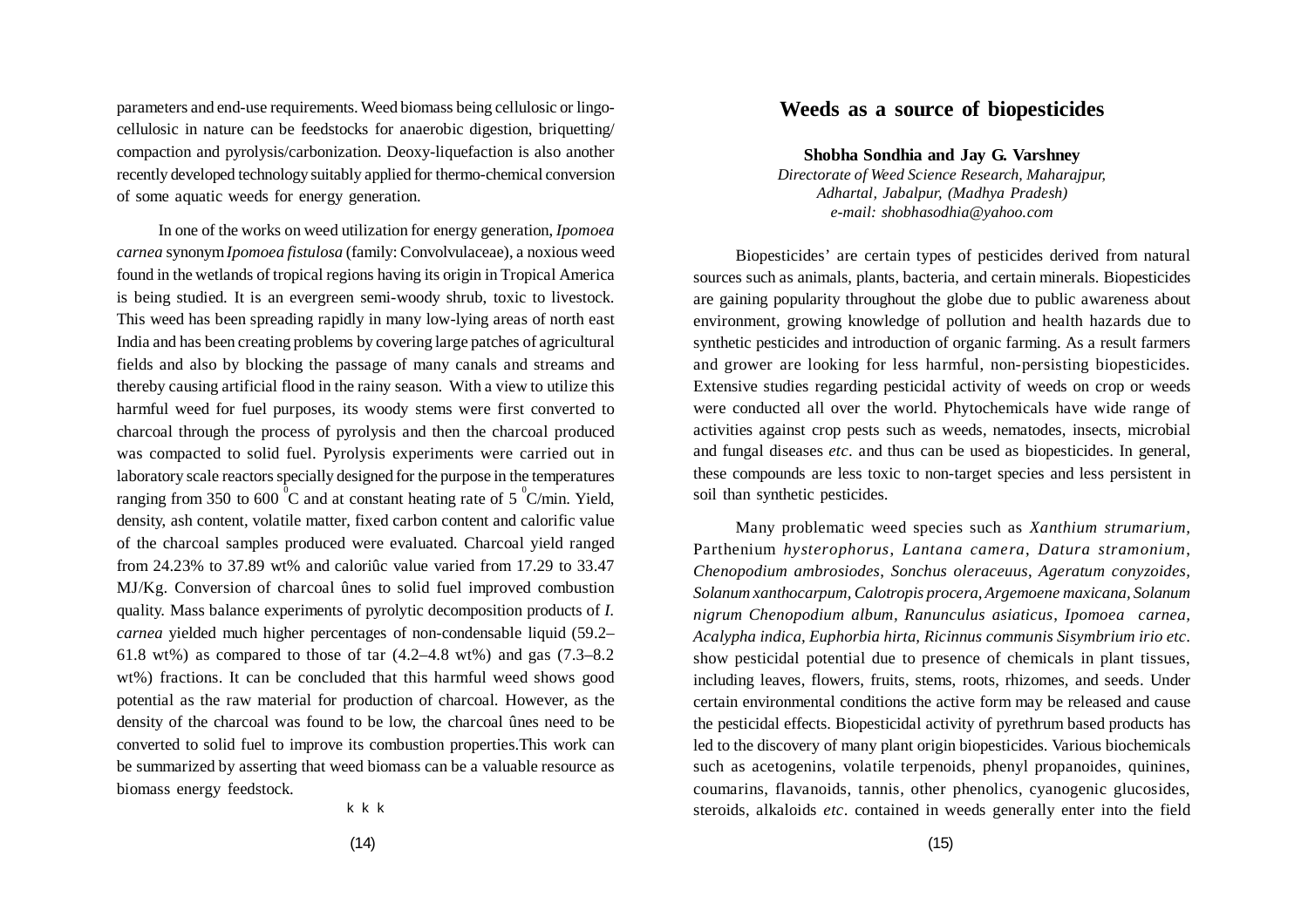environment by exudation, leaching or decomposition and showed potent biological activities.

Many formulations/extracts or phytochemicals in pure form or their synthetic analogues showed a wide range of pesticidal properties. We have isolated many bioactive molecules from weeds/plants and evaluated insecticidal and bioherbicidal activity of isolated molecules as well as various extracts against major world worst weeds such as Parthenium *histerophorus, Vicia sativa, Ischaemuem rogusum, Convolvulus arvensis, Echinochloa colona, Lathyrus sativa, Phalaris minor, Cyerus rotundus, Avena ludoviciana etc.* We found that growth of all the weeds were significantly inhibited by the phytochemicals/extracts isolated from different plants/weeds at the concentration range of 0.5 to 5 ppm and complete inhibition were achieved at 5-10 % extracts. Similar significant results were obtained with various insects.

The wide array of weed plants that produce biopesticidal compounds provides almost unlimited research opportunities for discovery of novel compounds. In order to improve the biopesticidal efficacy achieved with phytochemicals/extracts/formulations, a greater understanding of the effects of soil microbiology, soil properties and environmental conditions on the active compounds is necessary. Currently available application methods of biopesticides also need to be refined to enhance the performance of phytochemicals/extracts/formulations for microbes, bacteria, fungi, insect, nematodes, and weeds control.

k k k

### **Utilization of weeds and grasses for handmade paper and board making**

**G. Hussain, A. K. Sharma, Atul Kumar and Sushil Kumar**

*Kumarappa National Handmade Paper Instituted, Ramsinghhapura, Sikarpura Road, Jaipur, (Rajshthan) e-mail: knhpi@sancharnet.in*

Global warming as a whole brought the whole world on a common platter to think ways and means to set right the mindless misuse of natural resources, ruthless deforestation and ever up-surging pollution levels. Handmade paper industry in India is embarking on use of recycled fibers. The major raw material for handmade paper industry in India is cotton hosiery waste or cloth cuttings generated by hosiery and garment industry. Handmade is known for its aesthetic value, texture, strength, durability, permanence, personalized touch, eco-friendly nature and exotic range. All these properties of handmade paper can also be obtained by utilizing other alternate lignocellulosic raw materials in the form of bast fibers like Jute, Sunn Hemp, Bhimal, Bhang and leaf fibers like Banana, pine apple, sisal *etc*. Not only that grasses like Sabai Grass, Bodha Grass, Lemon grass but agro-residues like Wheat straw, Rice straw, Bagasse *etc* can be effectively used for handmade paper making. Kumarappa National Handmade Paper Institute (KNHPI) has been engaged in applied research for the development & sustainability of handmade paper sector. One of the major issues confronting with the Indian handmade paper sector has been the availability of good quality of cellulosic raw material at competitive & reasonable price. In this context a number of ligno-cellulosic raw materials have identified which includes weeds and wild grasses. To address the above said issue, KNHPI has identified Lantana, Kheep and Kans grass as a raw material & processed as one of the priority area of its research & development activities so that growing demand of the Indian handmade paper industry can be met without disturbing the environment, social & community harmony and also converting wild waste in to wealth.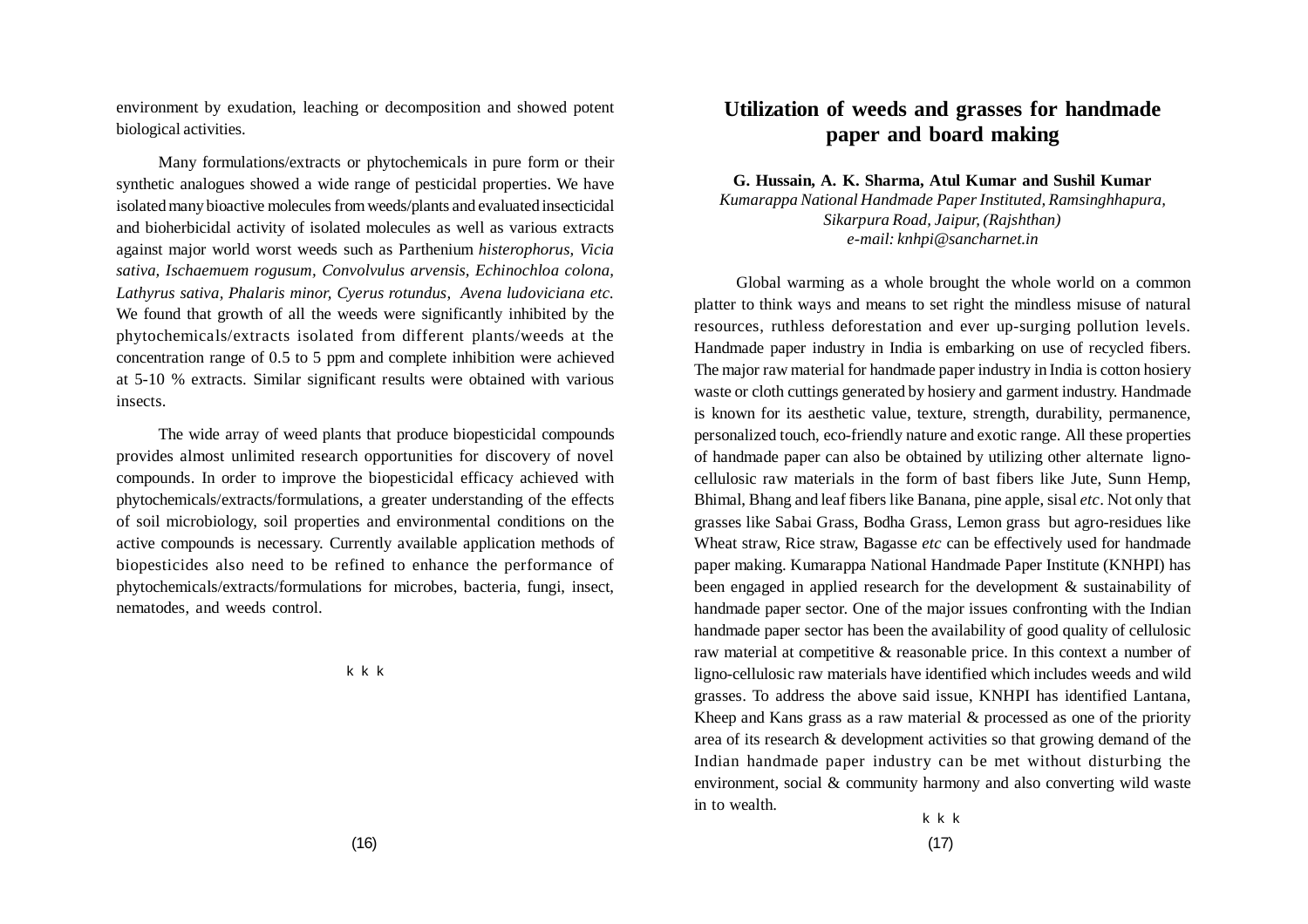# **Use of weeds as genetic material for crop improvement**

**Bhumesh Kumar and Jay G. Varshney**

*Directorate of Weed Science Research, Jabalpur (M.P.), India Eamil:kumarbhumesh@yahoo.com*

Weeds have greater adaptation potential than crops by virtue of huge genetic diversity. If environmental and land resources change, it is almost likely that weeds will be the winner in the race and over compete the crop plants for the utilization of resources. One important point emerges from studies is that the most competitive weed in a given crop is similar in growth habit or photosynthetic pathway to that particular crop e.g. *Phalaris minor* in wheat, wild oat in oat and weedy rice and rice crop. Recently, in a pioneer study, it has been shown that weedy rice has immense potential to compete the cultivated rice in elevated  $CO_2$  condition. Increasing concentration of ozone into troposphere is another concern of scientist around the world. A rise in the ozone can potentially suppress the growth of crop plant but some weeds like *Cyperus esculentus* have the potential to escape or minimize the impact of increasing ozone. Tolerance to ethanol and the ability to metabolize key intermediary substrates under anaerobic conditions makes *Echinochloa crusgalli* (L.) tolerant to flooding conditions. From the above mentioned studies, it can be inferred that weeds posses better ability to survive and perform under adverse environmental conditions which make them sturdy and highly competitive with crop plants. *Alternanthera philoxeroides* has been shown to possess capability to survive under worse environmental conditions like drought, salinity, low temperature and flooding thus can be a plant for future from the point of view of crop improvement. Now a big question arises in this context, can we exploit these attributes of weeds for the crop improvement? If yes, then there is no other alternate better than weeds simply because of the co-existence of weed and crop plants. An advantage using weeds as a source of gene(s) may be other co-ordinated regulatory aspects

of the transgene(s). As both weeds and crops grow in the same environment, so it is expected that internal machinery (at least partly) which is required for the functioning of transgene(s) might be present already in crop plants. Development and availability of the sophisticated molecular tools provide us liberty to play at molecular level and to transfer the genetic material into crop plants, thus breaking the reproductive barriers for inter-specific and intergeneric transfer of the genetic material. Competitiveness and tolerance to abiotic and biotic factors are the important traits among various weed species which can be transferred into crop plants. However, success of such approaches requires integration and collaborative efforts from all the corners of scientists to bring together expertise in weed science, molecular biology, plant physiology.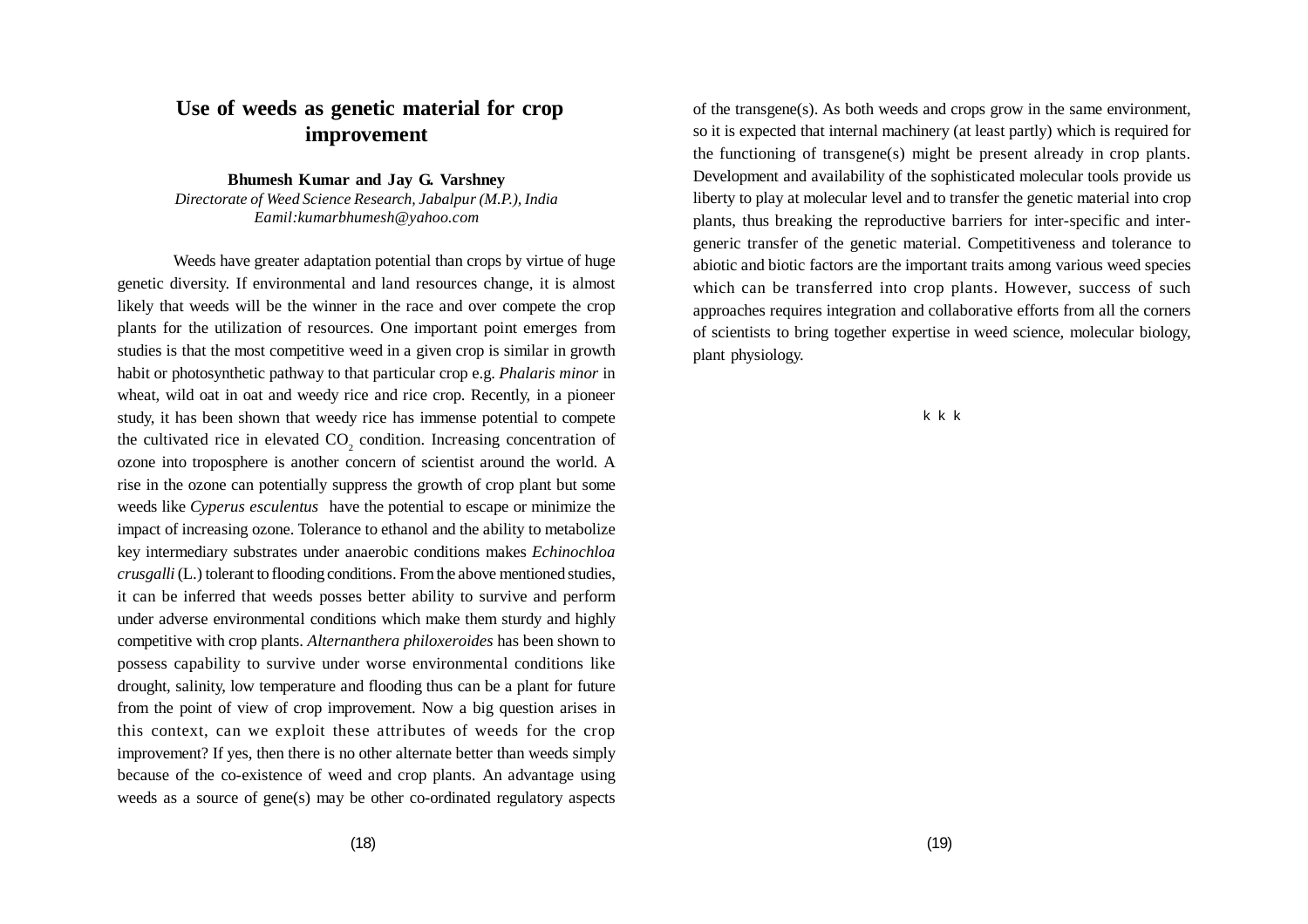#### **Weeds- valuable source of dyes**

**Rakesh Kumar and Sanjay Naithani** *Chemistry Division, Forest Research Institute, Dehra Dun, (Uttarakhand) e-mail: rakesh\_doon2004@yahoo.com*

Natural dyes have been associated with human life since time immemorial. Discovery of first synthetic dye by Sir Henry Perkin in 1856 and a number of other dyes including azo dyes in the subsequent years resulted in sharp decline in commercial production of the dyes of vegetable origin across the world. Their use became minimum in the twentieth century. But, most of the synthetic dyes cause environmental pollution during their production and use. Moreover, the fabrics dyed with azo dyes may cause different kinds of skin turmoil. Environmental awareness as well as presence of toxicity in synthetic dyes has revived the interest in biodegradable, environment friendly, non-toxic and aesthetically appealing natural dyes.

Dye yielding plants are important bioresources having huge economic potential since the demand for natural dyes in dyeing of different fabrics, in food processing, cosmetics and pharmaceutical industries have been swiftly emerging. Natural colors have been found in leaves, flowers, bark, roots and fruits of many plant families. Thus it is of immense importance to find the additional sources of natural dyes, which are available in plenty and hitherto waste material. This paper describes the utilization of the following weeds for extraction of dyes *Ageratum conyzoides*, aerial parts (~14%), *Lantana camara* leaves (~14 %), Parthenium *hysterophorus* aerial parts (~13%) and *Eupatorium glandulusum* aerial parts (18.2%) which imparts good shades on silk, wool and cotton with varying color fastness properties.

k k k

### **Utilization of weeds as a source of potential allelochemicals**

**Lalit Kumar and Jay G. Varshney<sup>1</sup>**

*Indian Institute of Pulse Research Kalyanpur Kanpur (Utter Pradesh) Directorate of Weed Science Research, Jabalpur, (Madhya Pradesh) e-mail: lalit1997@ymail.com*

Weeds represent highly successful organisms that form an important part of the natural and agroecosystems. From the evolutionary point of view they are considered as pioneers of secondary succession, colonizers, and competitors, taking advantage of human made habitats, and highly responsive to change in environmental conditions in such a beneficial and advantageous way enabling them to survive and grow in nature. Though weeds in one way are known to cause a number of harms in agro-ecosystems not in terms of drastic reduction in crop yield but also in utilization of human energy and resources and increased expenditure to alleviate the problems caused by them. However, noxious characteristics of weeds exerts by being production of very active phytotoxins that could be allelochemicals providing them an advantage in plant-plant competition and survive in adverse situations hence, can be utilized for benefits of agro-ecosystem. Allelopathic weeds can be used as an effective tool for weed pathogen and pest management in increasing agricultural production. This can successfully be achieved by using the allelopathic weeds as allelopathic cover or smother crops, allelopathic rational or companion crops, mulch or incor-poration of crop residues, production of allelopathic crop cultivars with weed suppressing potential, and as sources of natural herbicides. A number of weed species were reported to contain a vast repository of biologically active allelocompounds. Some of these compounds are often unique and possess tremendous activity. Numerous examples of individual phytotoxins and crude exract preparation of allelopathic weeds with weed and pathogen management are provided. Unique class of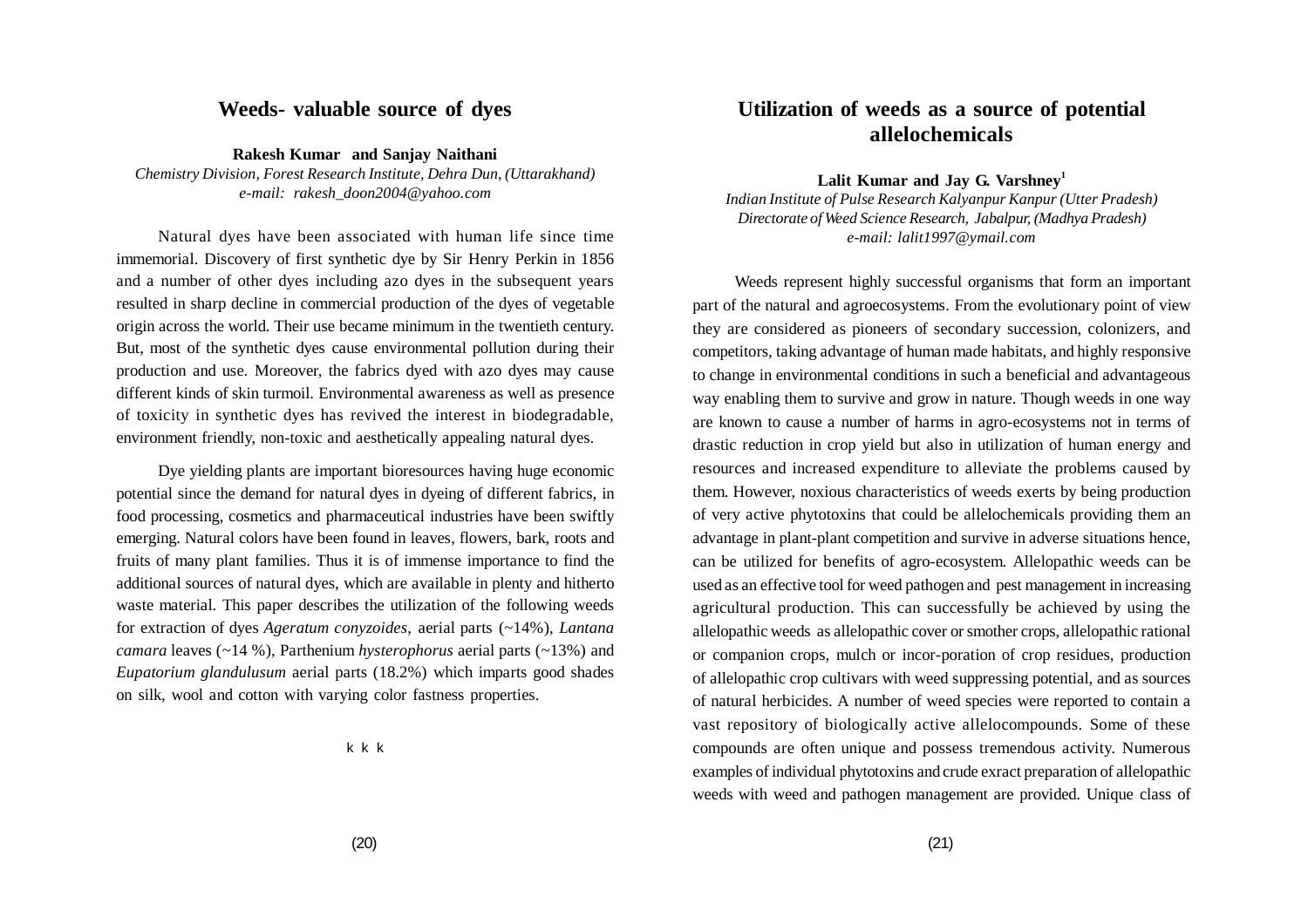allelocompounds of certain weed species having tremendous capability to utilize them either as a natural herbicide or as a template for development of synthetic herbicide has also been discussed. This paper briefly reviews the allelopathic utilization of weeds and also discusses the reality of allelopathic prospects by presenting recent achievements of their use in practice.

k k k

#### **Weed as a bioindicator of climate change**

**J. Deka, I. C. Barua, N. C. Deka, N. Bora and Jay G. Varshney<sup>1</sup>**

*D.W.S.R.C. Department of Agronomy, Assam Agricultural University, Jorhat (Assam) <sup>1</sup>Director of Weed Science Research, Adhartal, Jabalpur (M.P.)*

Direct effects of global warming as a result of accumulation of green house gases in the atmosphere are distinctly evident on various climatic parameters. All organisms are influenced by climatic events. Use of indicator species or communities is crucial for defining the level of climate change. Weeds are naturally occurring vegetation exposed to an open competitive environment. Climate sensitivity of specific weeds makes them potential bioindicators of climate change. Researches that have been carried out in different places around the world have revealed that changing climatic conditions have significant bearing on the morphology, phonology, physiology and biochemistry of weeds. Differential behaviour of weed species in their response to climate change have opened up their potential as good bioindicator of climate change.

Change in geographical distribution, modifying the characters and vulnerability to extinction are the broad indicative phenomena by which climate change can be tracked. Those weed species which can show such indications without much time lag can be used as effective bioindicators of climate change.

Rising levels of carbon dioxide are likely to change the biology of weeds leading to spread of weedy, invasive species and species diversity. Changed growth behaviour , photosynthetic rate, biomass production, biochemical composition of sensitive weeds in response to rising atmospheric CO , temperature and other resultant climatic phenomena have widely recorded by various workers. Certain field examples of weed shift and modified behaviour due to climate change have also been cited.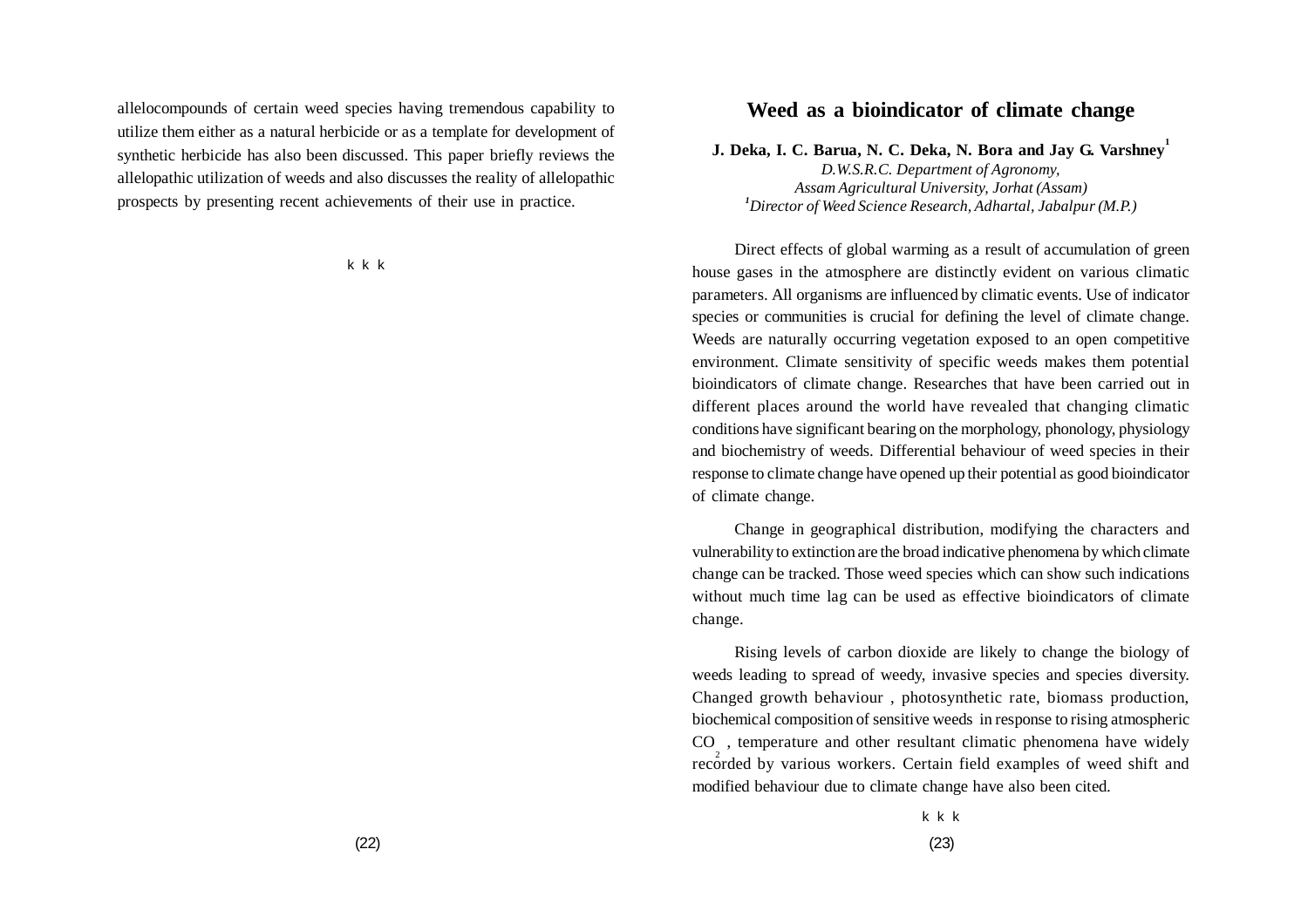## **Weeds: should we destroy them with herbicides or use them for value addition**

**A. J. Shaikh and R. H. Balasubramanya**

*Central Institute for Research on Cotton Technology, Matunga,(Maharas) e-mail: circot@vsnl.com*

The soil supports the growth of platns, be it monocot,dicot or the one growing in water. The unwanted ones in a wanted place assumes significance since they complete for water and nutrients and hence to be removed. Should we make a concerted effort in treating them as raw materials to prepare silage, fodder, compost, vermicompost, to raise edible mushrooms, to produce biogas, to prepare pulp and paper *etc*. Preparation of compost or vermicompost from weeds available in cropped lands appears to be the ideal option than many possibilities. Energy from aquatic weeds has not been found to be economical. Preparation of pulp and paper from perennial grasses is possibility in the coming years.

k k k

### **Scope and opportunities of weed utilization in Himachal Pradesh**

**N. N. Angiras and Suresh Kumar**

*Department of Agronomy, Forages & Grassland Management College of Agriculture, CSK HPKV, Palampur – 176 062* 

Himachal Pradesh being a hilly state is gifted with plenty of land that cannot be put under cultivation. Such lands are under orchards, pastures, grasslands, forests and wastelands constituting about 80.2 per cent of the total geographical area (55,673 sq. kms. of the state). Since most of these lands do not receive frequent cultivation and intensive care of the owners, the alien invasive weeds like Lantana camara, Ageratum honstonianum, parthenium hysterophorus, Chromolaena adenophorum, Bidens filosa and Erigeron canadensis have invaded most of these areas causing threat to plant biodiversity by competitive and allelopathic effects and health hazard to human and animal health. These weeds are spreading like a wild fire due to their propagation by seeds and vegetative means and dissemination by wind, water, animals, machinery etc.

As a part of integrated technologies developed for management of bushy type weed species, the tall growing weed species are required to be cut and the cut biomass can be utilized for any useful purpose. Field experiments have shown that as a mulch, the biomass of these weeds helps to modify the hydrothermal regime of the soil in favour of crops and to check the germination and growth of associated weeds. In an experiment on organic potato, Chromolaena mulch in integration with application of FYM 37.5 t/ha produced significantly higher potato tuber yield and effective control of weeds. Similarly, beneficial effects of Lantana mulch on wheat and soybean and on yield of rainfed rabi crops have been reported under mid hill conditions of Himachal Pradesh. Utilization of Lantana and Ageratum with dung in 3:2 ratio, respectively for higher biogas production than dung alone. The long term study in rice-wheat cropping system have shown that application of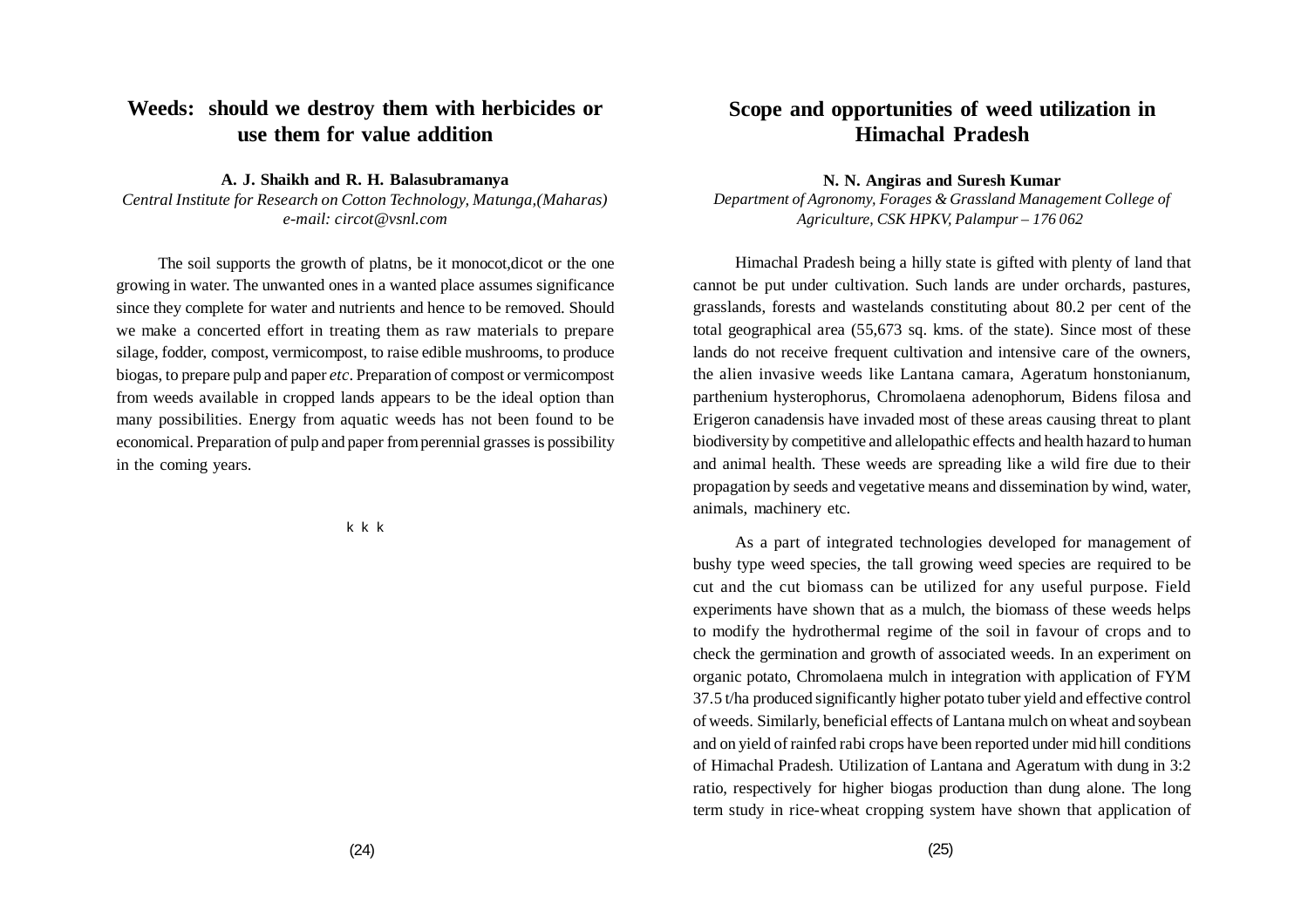25 percent of recommended Nitrogen through Lantana twigs and 75 percent N through fertilizers in transplanted rice increased the productivity of rice and wheat over 100 per cent use of recommended nitrogen through fertilizer. Field studies have shown that application of 5 tonnes of green Lantana per hectare to wheat crop saved 30 kg N/ha. Compost with nitrogen content higher than 2% was produced by processing green material with small amounts of animal dung and rock phosphate. The study on conversion of biomass of Lantana, Chromolaena and Parthenium weeds into vermicompost and their use in organic potato increased the potato tuber yield). Because of toxic alkaloides present in Parthenium and Ageratum, application of their 10 per cent dust on healthy potato tubers in storage helped in protecting the tubers from potato tuber moth attack upto 120 days of storage . Apart from these, the cut biomass of Lantana and Chromolaena is also being used as a fuel wood by the poor farmers of the state. Because of the small holdings, hills farmers utilize second flush of weeds growing in cultivated crops as a green fodder for the cattle. These studies indicate that utilization of weed biomass can be an effective component of integrated technology to manage weeds in cropped and non-cropped ecosystems. Hilly states like Himachal Pradesh has rich scope and opportunity to convert large biomass of these obnoxious weeds into useful resource on commercial scale with the help of local public under NAREGA and with involvement of NGOs in the area.

k k k

#### **Industrial utility- a tag that attract stakeholder involvement for control of invasive weed**

#### **R. M. Kathiresan**

*Department of Agronomy, Annamalai University, Annamalai Nagar (T. N.) e-mail:- rm.kathiresan@sify.com*

The control of aquatic weed water hyacinth (*Eichhornia crassipes* Murt. (Solms)) is constrained with multiple factors and accordingly, utility assumes significance as a two pronged strategy that tags control measures with the benefit of utility, attracting the involvement of all stakeholders. The fairly high content of cellulose with lesser lignin (49 to 64% of cellulose varying with different parts of the plant and 6 to 8% of lignin) lends scope for extraction of nanofibers and the same is attempted through DBT funded research project implemented by a Consortium headed by Department of Agronomy, Annamalai University. Nanofibers have been extracted and are being characterised for use in acoustics, medical dressings *etc*. chemomechanical, separation, isolation by heat treatment and electrospinning methods are employed for separation of nanofibers. Comparison of the weed as bio-compost, animal feed and mulch revealed that bio-composting proves better. Other weeds that are being used for varied purposes and that holds scope for further exploitation like *Cyperus hexalis* for furniture and mat making in suburbs of Chidambaram town in Tamilnadu, *Hemidesmas indicus* for flavour in soft drinks, *Prosopis juliflora* for good quality fuel and seaweed *Gracilaria edulis* for agar making and bio fuel are also discussed in this paper.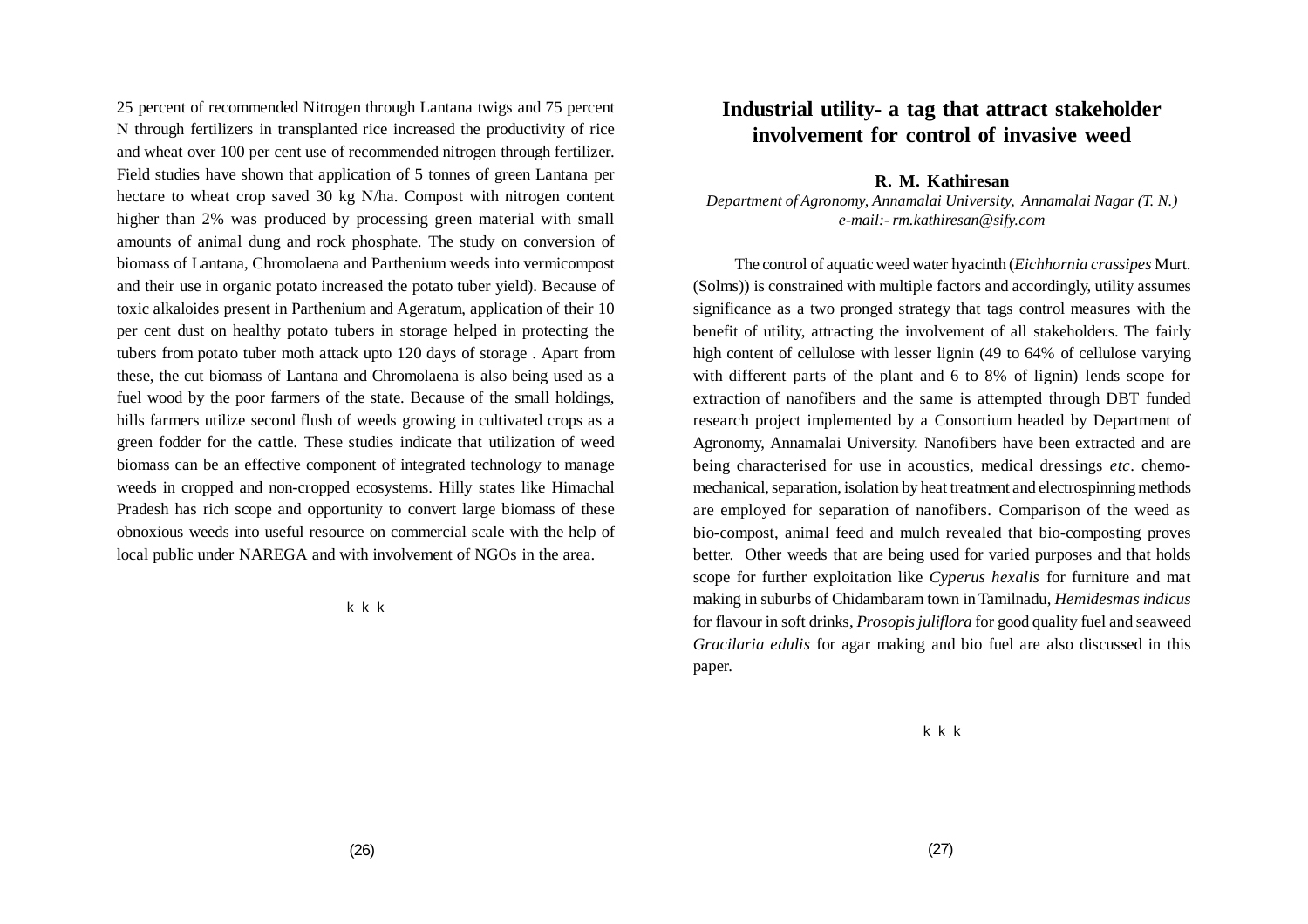# **Possible use of giant reed,** *Arundo donax* **for phytoremediation of runoff water in a catchment area.**

#### **P. J. Khankhane and Jay G. Varshney** *Directorate of Weed Science Research, Jabalpur*

The water erosion leads to the loss of the fertile top soil and in extreme cases, exposure of the subsoil occurs under agricultural as well as nonagricultural site such as mining. Along with the soil lost in the runoff, nutrients and heavy metals are carried away particularly in the lower reaches of the catchment. As a result, heavy weed infestation and silting occurs in the different kinds of water bodies such as reservoirs, tanks, lakes, ponds and rivers. It is estimated that about 7 million hectares area of water bodies is infested with aquatic weeds. In this respect phytoremediation as a plant based technologies are very promising and are applicable to prevent, control and remediate the contaminated sites for water quality up-gradation using terrestrial and aquatic weedy plants. An investigation was therefore carried out at DWSR, Jabalpur to test the efficacy of giant reed, *Arundo donax* in a sub-surface wetland model treated with drain water. The waste water analysed for various water quality parameters *viz*, iron, manganese, nickel, copper, nitrates, chlorides, phosphates were in the range of 1.52-2.0, 0.62- 0.8, 0.22-0.34, 0.29-0.32, 50-56, 55-70 and 8-10 mg/L respectively. As compared with the permissible limit, the concentrations of manganese, nickel, copper and nitrates exceeded the prescribed standard limit of FAO. It was observed that the reed plant was grown with a well spread entangling root system in a gravel medium (without soil) and no clogging was occurred as a result of which the water is easily passed out through the outlet of the filter bed. As far as the treatment of waste water in a wetland model is concerned, after treatment the reed plant except chlorides and alkalinity reduced the concentrations of nitrate, phosphate, nickel and copper to the extent of 70,

42.8, 55.8 and 40.6 per cent respectively as compared to the untreated waste water. Having ability to grow successfully in a gravel medium and phytoextracting potential for pollutants, *Aundo donax* can be used for biological treatment and stabilization of runoff water in the catchment area of the field and mining.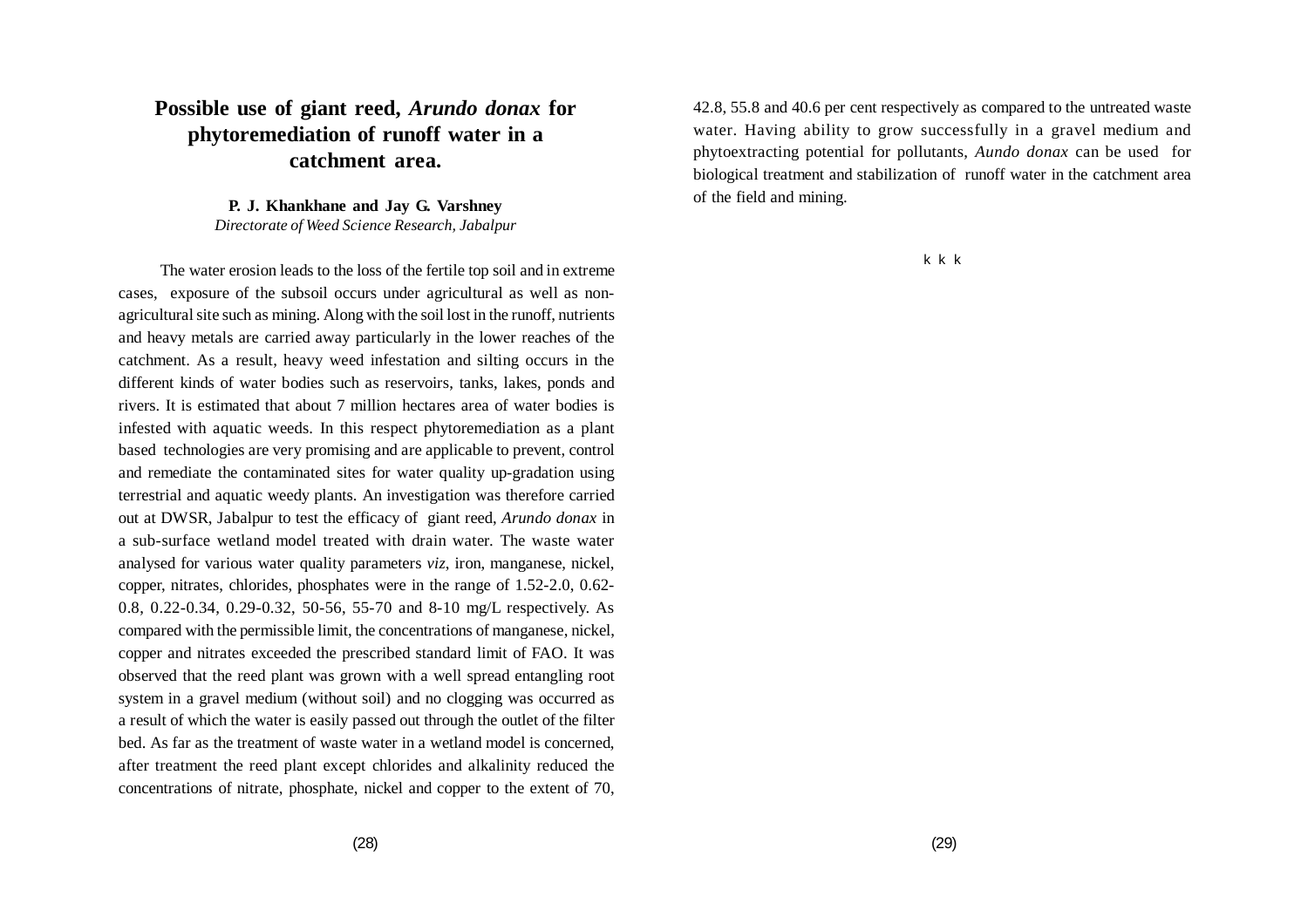# **Nutrient content of weeds and response of field crops to weeds' usage as compost and green manure in southern Karnataka**

**T. V. Ramachandra Prasad, G. R. Denesh and M. T. Sanjay**

*Directorate of Weed Science Research Centre, University of Agricultural Sciences Main Research Station, Hebbal, Bangalore, (Karnataka) e-mail: tvramachandraprasad@rediffmail.com*

Weeds produce huge biomass on its own without any assistance from mankind, mine out sizeable quantities of unavailable nutrients and convert them into available form when the biomass is used as compost or green manure in field crops. This would also serve as alternate strategy to contain the weed menace and also lower further spread by curtailing seed production. Weeds compost, if properly decomposed will not aid in spread of weeds. Thus weeds biomass usage as compost with proper decomposition can be profitably used to supplement farm yard manure's usage in crop production. In this regard, attempts were made to evaluate weeds' usage as compost and green manure in field crops in relation to FYM and green manure.

Field experiments were conducted to know nutrients contents of weeds, to know the weed utility as compost and green manure and response in field crops – finger millet, transplanted rice, sprouted rice, maize – sunflower and rice-rice systems in the University of Agricultural Sciences, Bangalore during 2003 to 2008. Weeds – *Chromolaena odorata,* Parthenium *hysterophorus, Cassia uniflora,* possessed higher or comparable nutrients' contents – N (1.6 to 2.63%), P (0.41 to 0.46%), K (1.3 to 2.1%), Ca (1.23 to 1.78%), Mg (0.28 to 0.43%) and S (0.14 to 0.24%) than cow dung (0.68%, 0.48, 0.6, 1.06, 0.25 and 0.12%, respectively) and traditional green manure crops - *Glyricidia maculata* and Sun hemp (2.0 to 3.0%, 0.22 to 0.38, 1.5 to 1.9, 1.4 to 2.2, 0.43 to 0.73 and 0.08 to 0.27%, respectively).

At Hebbal on red sandy loam soil, use of enriched compost of *Chromolaena* at 7.5 t/ha along with 100% recommended fertilizer dose (RDF) in finger millet gave grain yield  $(4362 \text{ kg/ha})$  similar to  $\text{FYM} + \text{RDF}$  (4360) kg/ha), while additional yield was obtained in groundnut (2991 kg/ha) over FYM usage (2706 kg/ha). Usage of compost of *Chromolaena* saved the cost on FYM usage by Rs. 1500/ha and gave additional benefit of Rs. 5700/ha in groundnut. Similarly in transplanted rice in coastal alluvium soil of Karnataka, use of *Chromolaena's* biomass as green manure at 10 t/ha + 100% RDF gave yield (4325 kg/ha) similar to FYM at 5 t/ha + 100% RDF (4260 kg/ha), apart from saving Rs. 1500/ha over FYM usage. In drum seeded rice (direct seeding of sprouted rice using drum seeder) in coastal alluvium soil during 2003 -04, use of *Chromolaena's* biomass as green manure at 10 t/ha + 100% RDF gave yield (3729 kg/ha) higher than FYM at 5 t/ha + 100% RDF (3373 kg/ha), as a result of higher biomass of micro-organisms in the soil (3603 as against 1883 C µg/g soil in FYM), dehydrogenase (107 as against 83 µg TPF/g soil in FYM) and phosphatase activities (152 as against 98 µg PNP/g soil in FYM). In another trial in aerobic rice at Kathalagere, use of weeds – *Chromolaena odorata,* Parthenium *hysterophorus, Cassia uniflora* as green manure at 10 t/ha + RDF gave yield (5241 to 5507 kg/ha) similar to plot receiving 10 t/ha of Glyricidia and FYM + RDF (5427 to 5461 kg/ha), apart from saving cost of Rs. 3800/ha and giving additional returns of Rs. 2268 to 4123/ha over FYM's usage.

In maize - sunflower system at Hebbal on red sandy loam soil for 2006 to 2007, use of composts of *Chromolaena,* Parthenium and *Cassia* at 10 t/ha along with RDF gave yields (6192 to 6301 kg/ha) similar to plot receiving FYM at 10 t/ha + RDF (6343 kg/ha). In the succeeding sunflower crop, use of composts of *Chromolaena,* Parthenium and *Cassia* at 10 t/ha along with RDF gave yields (1818 to 1867 kg/ha) similar to plot receiving FYM at 10 t/ha + RDF (1801 kg/ha).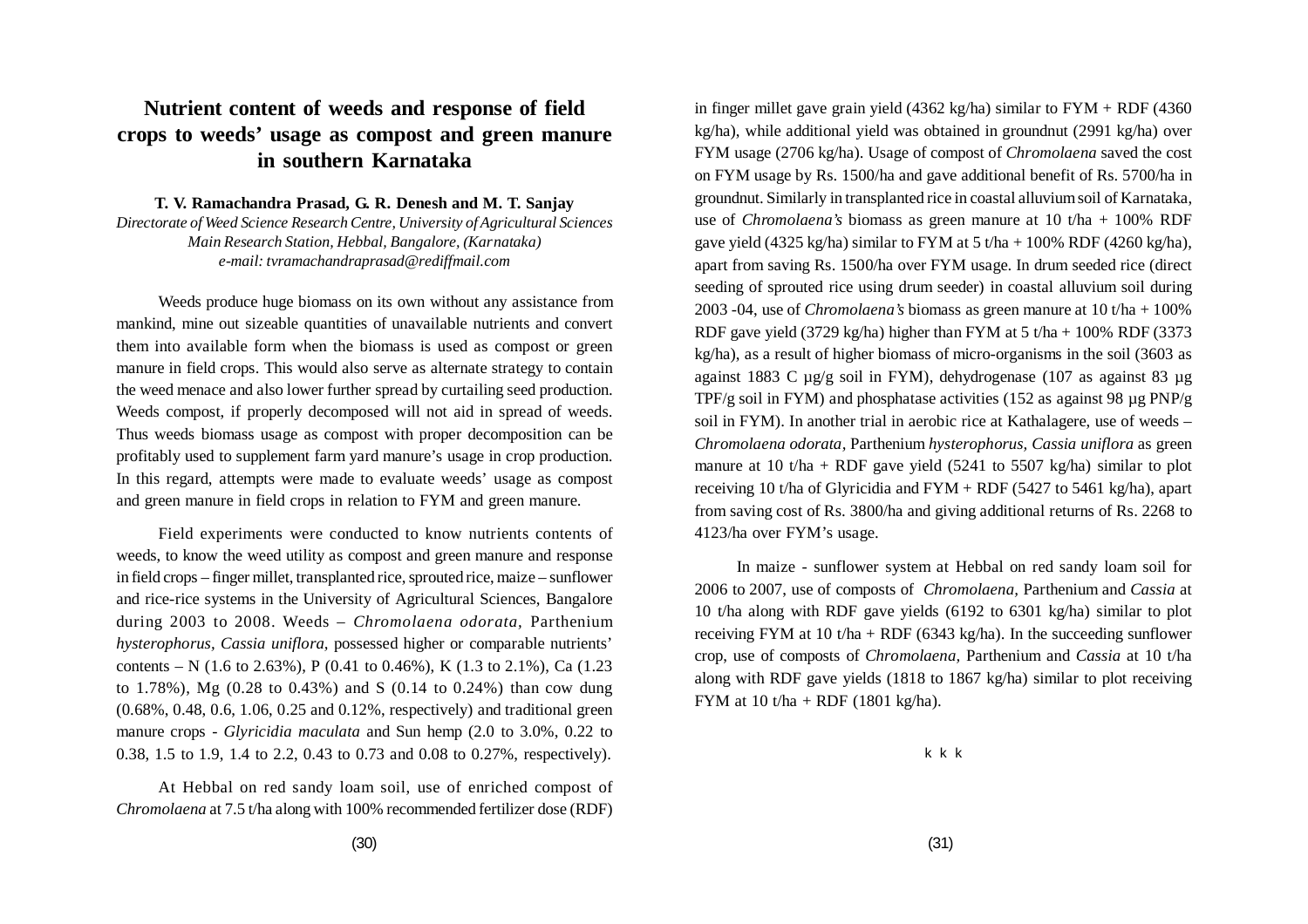## **Evaluation of Parthenium composts on the productivity of maize-sunflower cropping system**

**P. Murali Arthanari, C. Chinnusamy, C. Nithya and P. Muthukrishanan** *DWSRC, Department of Agronomy, TNAU, Coimbatore, (Tamil Nadu) e-mail : agronmurali@gmail.com*

Field experiments were conducted at Coimbatore during *kharif* and *rabi* seasons of 2005–06 to evaluate the Parthenium compost on the productivity of maize and its residual effect on the productivity of succeeding sunflower in maize-sunflower cropping system Five sources of organic manure, *viz*., farmyard manure at 12.5t/ha, pit aerobic Parthenium compost at 5t/ha, pit anaerobic Parthenium compost at 5t/ha, heap anaerobic Parthenium compost at 5t/ha and Parthenium vermicompost at 5t/ha were included in main plots. Nitrogen (N), Phosphorus (P), Potassium (K) levels (135:62.5:50 kg/ha) *viz*., 100, 75 and 50 per cent recommended level with no inorganic fertilizer were assigned to subplots. Conjoint application of organics and inorganics (100 per cent NPK) sustained soil fertility and improved the crop productivity. Parthenium vermicompost especially increased the soil available N, P and K. Considerable nutrient build up in soil was discernible at the end of maize crop compared to initial status. Among the organics greater increase was realized in Parthenium vermicompost application. Basal application of Parthenium vermicompost at 5t/ha rated as the best organics followed by pit anaerobic Parthenium compost at 5t/ha. Basal application of Parthenium vermicompost at 5t/ha combined with 100 per cent of the recommended NPK (135:62.5:50 kg/ha) as P and K basal along with 25 per cent N as basal, the remaining 50 per cent and 25 per cent of N at 25 DAS and 45 DAS to maize, 100 per cent of the recommended NPK (40:20:20 kg/ha) as P and K basal along with 50 per cent N as basal, the remaining 50 per cent N at 45 DAS to succeeding sunflower in maizesunflower cropping system could increase the productivity of maize and sunflower with better soil fertility and economic returns.

#### **Response of summer Sunflower to different level of Parthenium compost and fertilizer levels**

**Gore A. K., Aundhekar R. L. and J. K. Jadhav.** *DWSRC, Marathwada Agricultural University, Parbhani (M.S.) e-mail: parbhani.niws@gmail.com*

The field experiment was conducted to study the effect of Parthenium compost and fertilizer levels on seed and oil yield of sunflower (*Helianthus annuus L*.) in summer season on medium black soil of Marathwada region of Maharashtra state. The experiment was laid out factorial randomized block design on experimental farm of Department of Agronomy, Marathwada Agricultural University, Parbhani, (M.S.). The treatment comprised two levels of Parthenium compost *viz*.  $(C_1)$  5 t/ha and  $(C_2)$  10 t/ha and five levels of fertilizers *viz.* (F<sub>0</sub>) 00 kg NPK/ha, (F<sub>1</sub>)25 % of RDF, (F<sub>2</sub>) 50 % of RDF,  $(F_3)$  75 % of RDF and  $(F_4)$  100 % of RDF, wherein recommended dose of fertilizer nutrients (NPK) for sunflower in this experiment was 60 : 30 : 30 kg NPK/ha. The results showed that lowest number of parthenium weeds were emerged in lowest level of parthenium compost i.e. 5 t/ha and highest level of fertilizers i.e. 100% of RDF. Whereas the lowest weed count regarding parthenium weeds was observed in combination of 75% RDF & 5 t/ha parthenium compost. The study revealed that yield attributing characters, seed and oil yield were favoured and influenced significantly with the increasing level of both Parthenium compost and fertilizer levels. The significantly highest capitulum and thalamus weight per plant, weight and number field and total seeds per plant, test weight, capitulum yield, seed and oil yield were found with highest level of Parthenium compost (i.e. 10 t/ha ) and 75 % of RDF followed by 100% of RDF individually. Whereas the interaction effect was also found significant wherein the combination of 10 t/ha of Parathenium compost and 75% of RDF recorded highest rates for yield attributing characters and seed and oil yield of sunflower in summer season.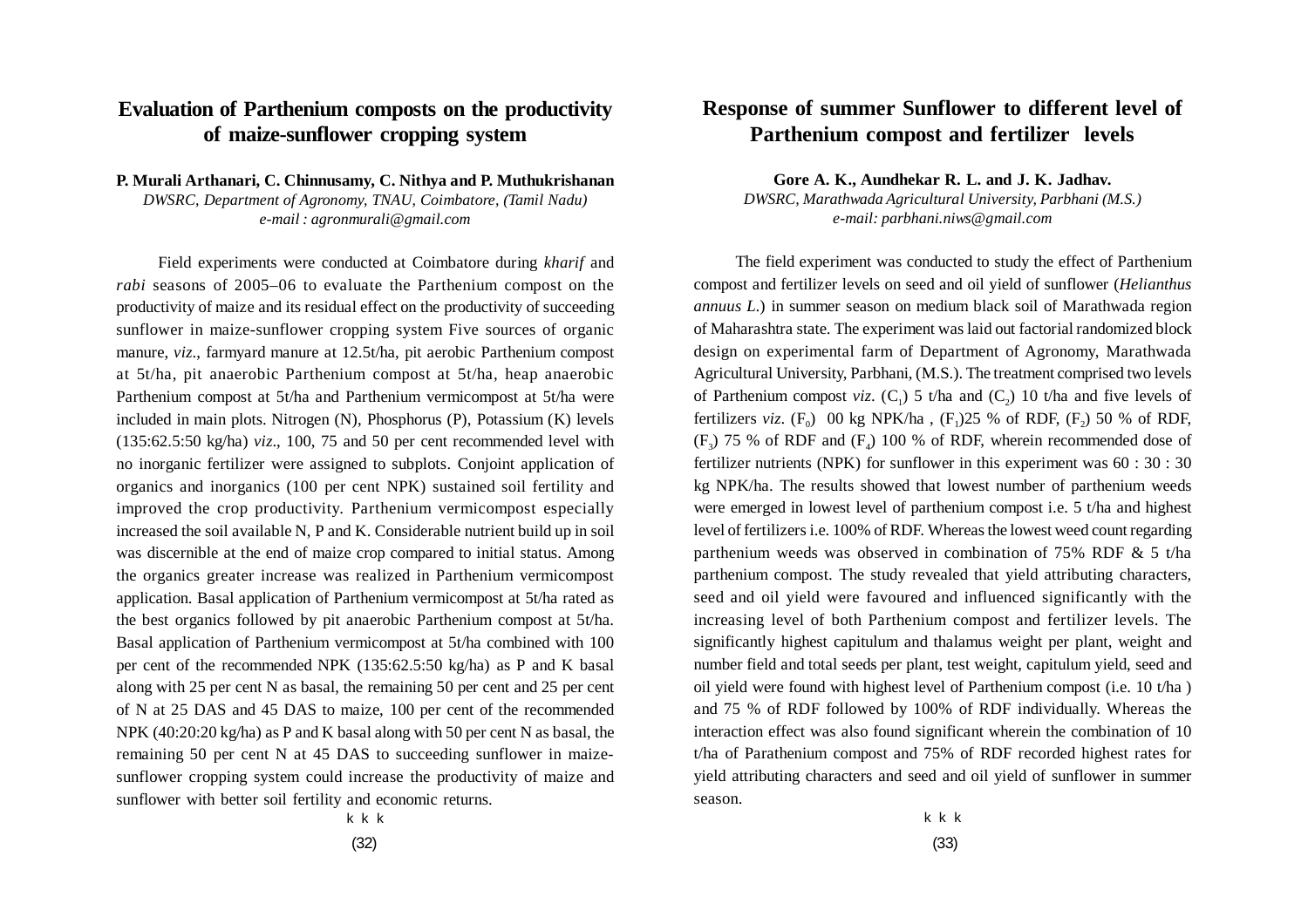## **Ecorestoration of soil and water, production of oils and employment generation by utilizing weed plants**

**R. K. Ghosh, A. Bhattacharrya and Jay G. Varshney<sup>1</sup>** *Bidhan Chandra Krishi Viswavidyalaya(BCKV), Mohanpur, Nadia (W.B.)*

*1 Directorate of Weed Science Research, Adhartal, Jabalpur, (Madhya Pradesh) e-mail: rkgbckv@rediffmail.com*

Weeds are individualist and opportunist interfering with human goals since the earliest days of human civilization. It causes serious ecological problems and are capable of altering the ecosystem, displacing the native flora and fauna. In the present global scenario the story of agriculture is a story of struggle because of global warming effects. Weed management has a great role in this system as it causes 11.5 % crop production losses, the amount by which India and Bangladesh could easily be feed up. Thus, to obtain a sustainable production weeds should be managed – this is a herculean task. But human played trump card-developed several methods through pre (weed prevention) and post infested (weed control like physical consists of manual and mechanical, ecological including cultural, biological and chemical besides the weed eradication). The integrated approach is obviously the better one where weed utilization is one of the best technologies to manage the weeds. This could supply us more quality produces, enrich our soil health, proper use of the biodiversity and safe environment. By proper managing the weeds through the weed utilization more and more employment generation are possible as well as the national drainage of huge money against nutrients and pesticides could be saved. In the world, several research findings have shown the advantages of proper utilization of weeds as food, fodder, organic manure, biopesticides, biofuel, biodiesel, biogas, developing medicines commercially by many pharma companies. In West Bengal, many farmers are utilizing the weeds for the above mentioned purposes and some research works were carried out at BCKV with help of local NGOs to improve the technology. Some of the examples are use of *Cyperus rotunds* nut oil in

incense (Agarbati) sticks; *Eclipta* oil as hair dye; *Cassia fistula* as ornaments; *Calotropis gigantea* as herbal medicine, biopesticides and in garland making; *Typha latifolia* in making thatching, Chatai *etc*.; *Cyperus pilosus*, *Cyperus papyrus* and *Clinogyne dichotoma* in making mats; *Amaranthus viridis*, *Alternanthera philoxeroides*, *Oxalis corniculata, Marsilea quardifolia, Chenopodium album, Melilotus alba / indica , Ipomoea reptans, Portuleca oleracea, Centella asiatica, Bacopa monnieria, Andrographis paniculata, Trapa bispinosa, Corms* of *Sagittaria sagittifolia, Eleocharis dulcis, Colocasia esculenta, Amorpholus campanulatus, Alocasia indica, Ipomoea batatas etc*. as food and vegetables; *Nelumbo nucifera, Nymphaea odorata*, *Calotropis gigantea, Heliotropium indicum, Croton sparsiflorus, Leucas aspera, Cynodon dactylon, Tridax procumbans, Allium vineale, Gynandropsis pentaphylla etc.* along with newly evolved DETTOL and TOK BHINDI plants as herbal medicine; Parthenium *hysterophorus, Eicchornia crassipes, Pistia stratiotes, Polygonum glabrum etc*. along with many other green weed plants as compost making; Azolla pinnata, Anabena circinalis & Lemna minor as biofertilizer; Echinochloa colona, Cyperus difformis, Eclipta alba, Parthenium and Calotropis in biopesticides; Jatropha curcas/sinensis/gossypifolia as biodiesel and Parthenium and Eicchornia crassipes in biogas; Aeschynomene aspera and Jussiaea repens in shola and garland preparation. More survey and surveillance in weed utilization could be effective to find the ITKs and also the biodiversity uses in modern agriculture.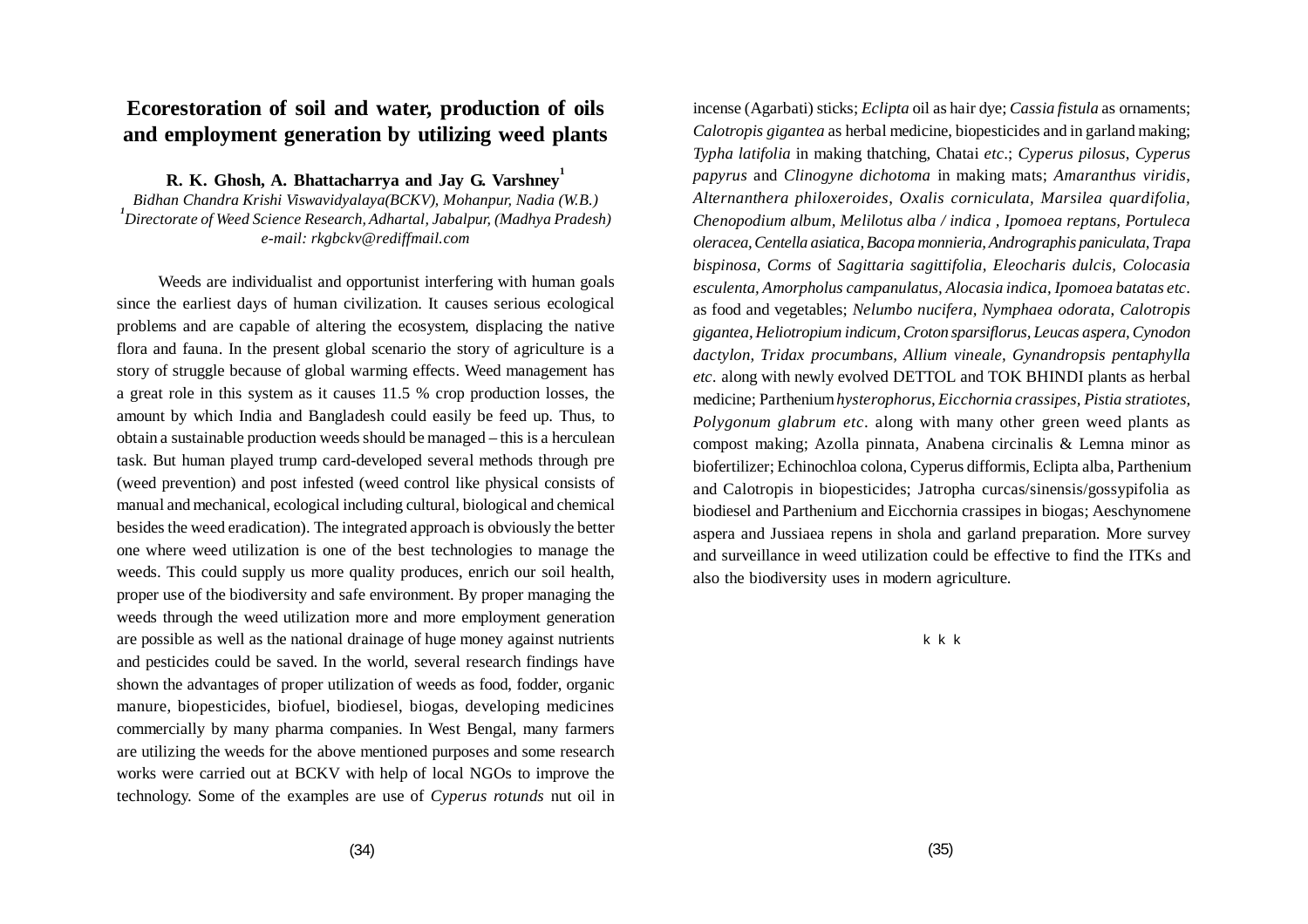# **Nutrient enrichment of Parthenium through vermicomposting**

**C. Nithya, C. Chinnusamy and P. Muthukrishnan**

*DWSRC, Department of Agronomy, TANU, Coimbatore, (Tamil Nadu) e-mail : nithiyachinnu@yahoo.co.in*

Parthenium (Parthenium *hysterophorus*) popularly known as congress grass or carrot grass has taken the most dreaded position among the various weeds of the world. It is considered as an exotic poisonous, allergic and aggressive weed creating threat to environment and biodiversity. Parthenium as a weed has tremendous potential for biomass production both under crop fallow and non-cropped situations. The residues of weed biomass into value added compost may have the potential to improve soil fertility and crop productivity. Accordingly, an field experiment was conducted at Coimbatore during *kharif* and *rabi* seasons of 2005–'06 to evaluate the nutrient addition due to composting of Parthenium. The composting methods for the Parthenium materials with semi solid cow dung and duration of decomposition to make good quality compost for use as nutrients. Different composting methods like, pit aerobic, pit anaerobic, heap anaerobic and vermicompost methods were tried for composting in Parthenium. Nutrient supply potenetial of these compost were compared with farmyard manure (FYM). Among the organic manures, Parthenium vermicompost at 5t/ha found most favourable and followed by pit anaerobic Parthenium compost at 5t/ha. The nutrient content like nitrogen, phosphorus and potassium were higher in composted Parthenium produced by different methods when compared to FYM. Enrichment in soil available N, P and K at the end each crops were observed with combined use of organics and inorganic N. The conjoint use of organics particularly with Parthenium vermicompost and pit anaerobic Parthenium compost and 100 per cent of the recommended NPK supplied for individual crops in the cropping system will improve the growth, yield attributes and yield.

### **Prospects of utilization of lantana residue for wheat (var. WH 147) production**

**D. K. Pandey and N. Mishra** *Physiology Section, DWSR (I.C.A.R.), Maharajpur, Jabalpur, (M.P.) e-mail: dkpandey54@yahoo.com*

Lantana (*Lantana camara* L.) is an obnoxious weed of world wide occurrence. The weed infests diverse niches including agricultural-, pastoral, wasteland- and forest-ecosystems. Among various strategies envisaged and explored for the management of the weed, self perpetuating ecofriendly approaches or the ones involving utilization especially for crop production or rewarding in one way or the other, have promising prospects. The present investigation was undertaken for exploring utilization of the weed leaf residue for wheat (var. WH 147) production.

The Lantana leaves were collected from the stands of the weed around the Directorate of Weed Science Research, dried in the shade for a week and ground to fine powder (about 80 mesh). The Lantana leaf residue (LR) was stored in polythene bags (500 gauges) until used. The LR was applied at nil with or without recommended dose of fertilizers (RFD) (N, P, K; 120, 60, 60 kg/ha, respectively), 3.3, 6.6, 9.9 and 13.3 tan/ha (dry) as a top dressing before crop sowing in plots (3x4 m) each in triplicate in randomized block design for two successive years in the *Rabi* seasons of 2002-3 and 2003-4. The seed rate was 100 kg/ha, and plant to plant and row to row distances were 5 and 20 cm, respectively. The crop was irrigated through sprinkler immediately after sowing, and flood irrigated 15, 30 and 45 days after sowing and then at grain filling stage. Weed incidence (number and biomass) was monitored 30 days after sowing. Soil pH, EC, bioassay of soil solution for inhibitory activity using lemna (*Lemna pausicostata* Hegelm.), organic carbon, total and available N, P, K, water and methanol soluble total phenolics, microbial enumeration (colony forming units of fungi, bacteria and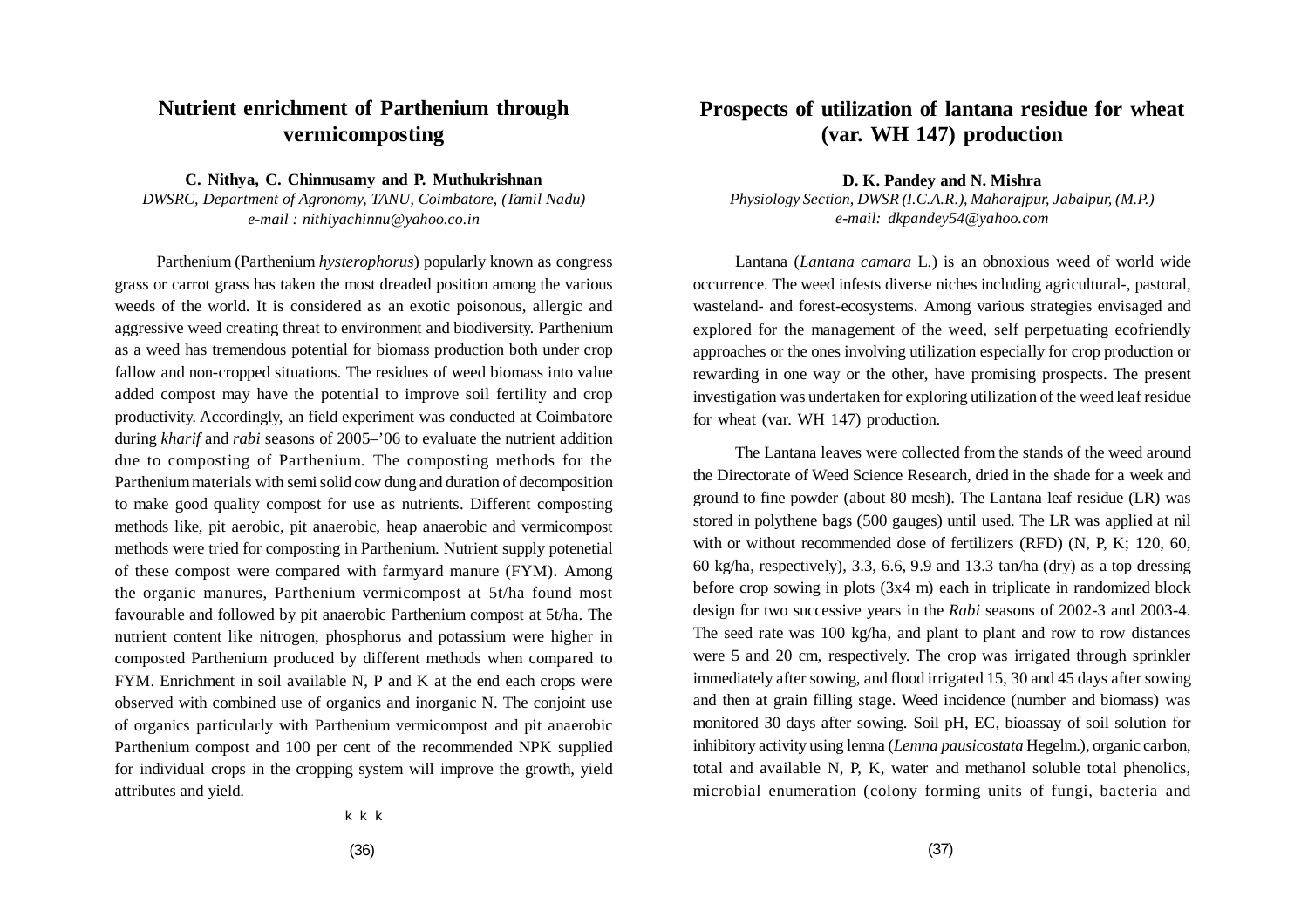*Azotobacter*), respiration, and dehydrogenase, urease, acid and alkalinephosphatases were monitored 30, 60 and 90 days after sowing.

The results revealed that higher levels of the LR reduced the weed incidence. Both the number and biomass of the weeds declined. Distribution of weed species across the treatments was unaffected. The weed incidence was reduced to about one third the control value at the highest levels of the LR (13.3 tan/ha). At this level of the LR, the yield of wheat was reduced to a level below the control and much below the values obtained with the RFD. Soil pH was unchanged and EC, organic carbon, total and available N, P and K, total phenolics (both water and methanol soluble), microbial population (colony forming units of fungi, bacteria and *Azotobacter*), respiration, and dehydrogenase-, urease-, acid- and alkaline-phosphatases increased with the LR. However, there was no obvious increase in crop (grain, straw or biological) yield due to the LR application. Thus, though the LR supplemented the soil with nutrients and appeared to improve soil health parameters yet there was no improvement in the crop yield. The LR had inhibited the crop production and thus, possibility of utilization of the weed for the production of wheat is ruled out.

k k k

#### **Biomass production and nutrient composition of major weeds under different crops**

**P. Janaki, C. Chinnusamy, C. Nithya and P. Muthukrishanan** *DWSRC, Department of Agronomy*, *TNAU, Coimbatore, (Tamil Nadu) e-mail; janakibalamurugan@rediffmail.com*

Field experiment conducted to assess the weed biomass and nutrient composition of major weeds under different crops. In maize field *Trianthema portulacastrum* recorded 58% of total biomass and removed highest NPK of 31, 2.6 and 25 kg/ha. However, highest density was observed for *Dactyloctenium aegyptium* that removed 4.5, 0.4 and 3.2 NPK kg/ha. *Trianthema portulacastrum* only weed species was found in sugarcane field. Its density and biomass were 86 and 1535 kg/ha respectively with NPK removal of 55, 5 and 44 kg/ha respectively. Among the weed species observed in groundnut, *Trianthema portulacastrum* recorded higher density with 56% of total biomass. It removed highest NPK of 31.4, 2.03 and 19.6 kg/ha as compared to *Dactyloctenium aegyptium* and *Cyperus rotundus* which recorded 43% and less than 1% of total weed biomass respectively. Total number of weed species found in sunflower field was four and 80 % of weed biomass and highest density was recorded by *Dactyloctenium aegyptium*. Total removal of NPK put together was 40 kg/ha, which was higher than that of other species found in the sunflower field. In soybean, *Trianthema portulacastrum* registering highest density (114), and dry matter content (24 kg/ha). Since the weeds observed were les than 21 days old, their biomass and total nutrient removal were less. Total numbers of six weed species were found in cowpea field. Nearly, 48 kg/ha of NPK put together were removed by *Trianthema portulacastrum* with density of 30/sq.mt. All other weed species recorded less than one-kilogram of Nor P or K /ha. Dry mater content of weeds ranging from 33 to 1553 kg/ha was recorded in various cropped field. Maximum nutrient removal of 55.2, 4.60 and 44.5 NPK kg/ha by *Trianthema portulacastrum* was observed in sugarcane field.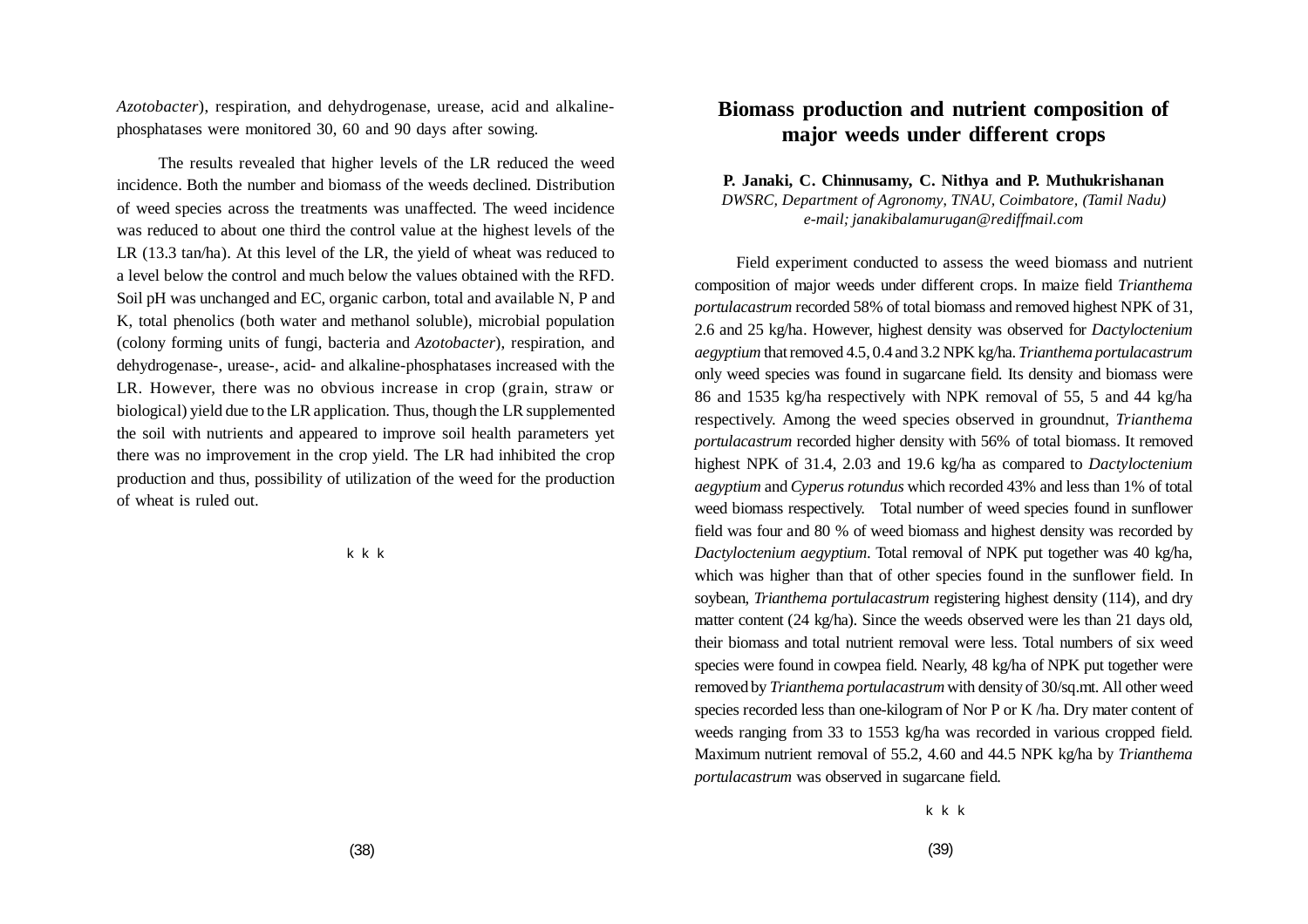# **Nutrient supply potential enhancement of water hyacinth by composting techniques**

**C. Chinnusamy, C. Nithya and P. Muthukrishanan**

*DWSRC, Tamil Nadu Agricultural University, Coimbatore, (Tamil Nadu) e-mail: chinnusamy@hotmail.com*

Even though weeds are undesirable in respect of its competition with crops for energy, nutrients, space, *etc*., they could be utilized for various purposes. In this regard, weeds could be used as manure by converting them to compost with bio-inoculants and other ingredients that act as decomposer. Weed biomass at their tender age may serve as a substrate for preparation of vermicompost which, in turn, will also encourage in indirect management of weeds. Hence, an experiment has been carried out to study the biomass production and nutrient supply potentials of composted water hyacinth during 2006-07 at the Department of Agronomy, TNAU, Coimbatore.

Biological characters of water hyacinth indicated that the mother plants grow very fast from one week after inoculation up to six weeks after that the growth rate decreased and it involved in seed maturation, senescence and ramet production. But the ramets emerged from third week onwards and they involve in fast growth up to six weeks because of this continuous growth process the multiplication of water hyacinth resulted in very high rate of biomass production. Composting of water hyacinth biomass had resulted in concentrated manure with narrow C: N ratio as well as higher nutrient contents as compared to fresh water hyacinth. Increase in nitrogen content from 1.21 to 2.39% with reduced C: N ratio of 17.1 was recorded in vermicompost prepared with water hyacinth. P and K contents of composted water hyacinth were 40 to 50 % more than in raw material. Desirable reduction in the C: N ratio was observed in the enriched compost manure. Results showed the potentiality of utilizing weed biomass for the production of quality vermicompost within relatively short period of time in comparison to conventional composting method.

### **Utilization of Parthenium and water hyacinth as a bio-nutrient source in rice crop**

**D.K. Roy, D. Singh, N.K. Sinha and D.N. Pandey**

*Rajendra Agricultural University, Pusa, Samastipur, (Bihar) e-mail: dr\_dhirendra\_krroy@yahoo.com*

A field experiment was carried out at Rajendra Agricultural University, Pusa, Samastipur, Bihar during *kharif* seasons from 2004 to 2006 to assess the weed utility as a bio-nutrient source in rice cultivation. The results revealed that among organic sources, the use of *water hyacinth* (2.5t/ha) + FYM (5t/ha) recorded the maximum growth, yield attributes and grain and straw yields of rice which was closely followed by *water hyacinth* (2.5t/ha) + vermicompost (1t/ha), Parthenium (2.5t/ha)+Vermicompost (1t/ha), Parthenium (2.5t/ha) + FYM (5t/ha) and *water hyacinth* (2.5t/ha) + Poultry manure (1t/ha). The maximum net return (Rs.11148/ha) and benefit : cost ratio (1.61:1) were also recorded by *water hyacinth* (2.5t/ha) + FYM (5t/ha). The highest available N (185.67 kg ha), available P (26.38 kg ha) and exchangeable K (525.6 kg ha) were recorded by *Eichhornia* (2.5 t/ha) + FYM (5t/ha). *Water hyacinth* or Parthenium either alone or in combination with other organic sources had a better utility as a bio-nutrient source. Among the inorganic levels, application of 100%, RDF produced significantly higher grain and straw yields as compared to other nutrient levels. Application of 100 percent recommended dose of NPK recorded significantly higher net return (Rs. 10974/ha) over 50 percent RDF which was closely followed by 75 percent RDF. 100 percent NPK application had significant and beneficial effect on rice grain yield and improved the soil NPK status. The interaction effects between organic sources and inorganic levels were found to be nonsignificant.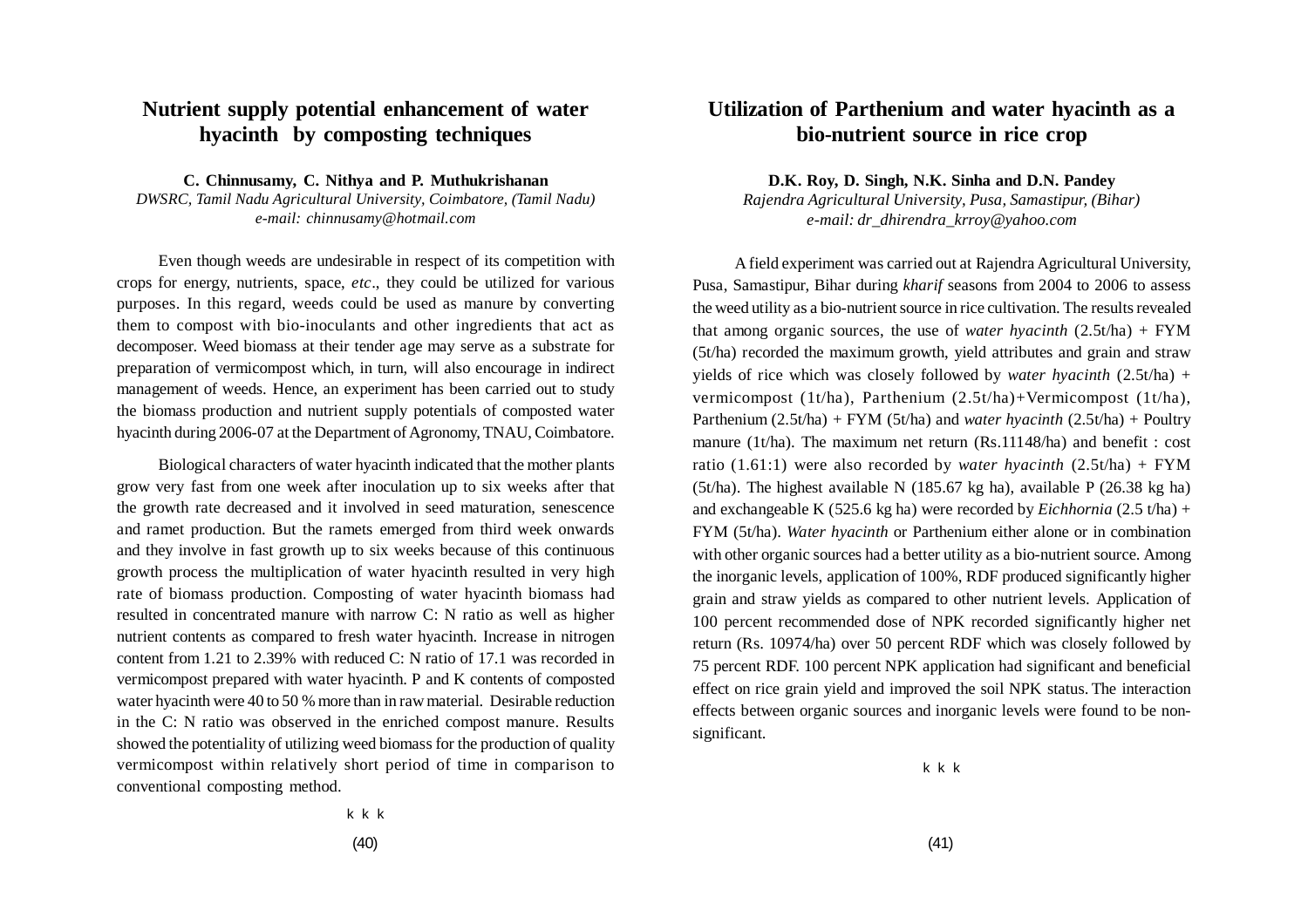### **Utilization of Parthenium for sessile joyweed preparation of vermi compost**

**N. S. Jadhav, M. G. Patil and R. L. Aundhekar** *(DWSR Centre, Marathwada Agricultural University, Parbhani.)*

Parthenium *hysterophorus* commonly known as gajarghas, congress grass, fever few, white cap, white top, *etc*. It has achieve the status of "Worst Weed" in Maharashtra as it not only affects crop production but also poses serious health risk. Efforts are being made to manage the weed by a number of methods such as mechanical, legal and biological *etc*. But so far no single method has been provide satisfactory, as each method has inbuilt limitations such as highest cost,*etc*. These consideration demands to develop the utilization of parthenium.

Weed biomass is one of the potential sources of organic matter and nutrients if properly utilized. In recent times, increased emphasis has been put globally for integrated use of biofertilizers and organic manures.

An experiment was conducted during 2007-08 at DWSR centre, M.A.U.Parbhani for development of biocomposites from invasive weeds such as Parthenium *hysterophorus* and *Alternenthera sessilis.* The cement concrete tank of 40 kg capacity were used for preparing vermi-compost. The weed biomass were collected and kept under sunlight for 15 days and were chopped into small pieces. The cement tanks up to 2 cm were filled with surface soil. The chopped biomass of weeds and partially decomposed cow dung in the ratio of 6:4 and 1 kg earthworm were added layer wise and cover with gunny cloth. Watering was done regularly for keeping the tank in moist condition. Mixing was done weekly for aeration. After formation of granular structure of the material, the samples were taken out for NPK analysis. The N content in the vermicompost produced from Parthenium *hysterophorus* and *Alternenthera sessilis* weed biomass is 1.40 and 1.30; P content ranged from 0.25 and 0.30 and K content is 0.90 and 0.70 which is higher than fresh biomass as well as cow dung.  $k \times k$ 

### **Weed utilization of** *kharif* **weeds in Bhopal and Hoshangabad districts of Madhya Pradesh**

#### **S. S. Tomar, Sudeep Singh, Avinash Singh, Preeti Sharma and Jagendra Singh**

*DWSR Centre RVSKVV- College of Agriculture Gwalior (M.P.) e-mail: wc\_sst@yahoo.co.in*

Weeds are the constraints in successful crop production. They compete with crop plants for nutrients, water and space and ultimately reduce crop productivity. Hence management of weed is essential. Despite this some weeds are also beneficial. Keeping this in view a weed survey was conducted to know the weed flora and their utilization in Bhopal and Hoshangabad districts of Madhya Pradesh from  $5^{\text{th}}$ -12<sup>th</sup> of October, 2009 in the major *kharif* crops under the net work programme of DWSR, Jabalpur by the Gwalior centre. For knowing local names and the uses of weeds in the study area farmers were interviewed and related information obtained was compiled and presented in the text. It was concluded that most of the monocot weeds (grasses) are used as green fodder/hay and for making sheds. Similarly most of the dicot weeds are also used as medicines, vegetables, feed, fuel and compost making. Further it is suggested that if the said weeds are removed from the cropped area timely for their local uses resulting in reducing weed intensity and productivity/ profit of the farmer's field will enhance.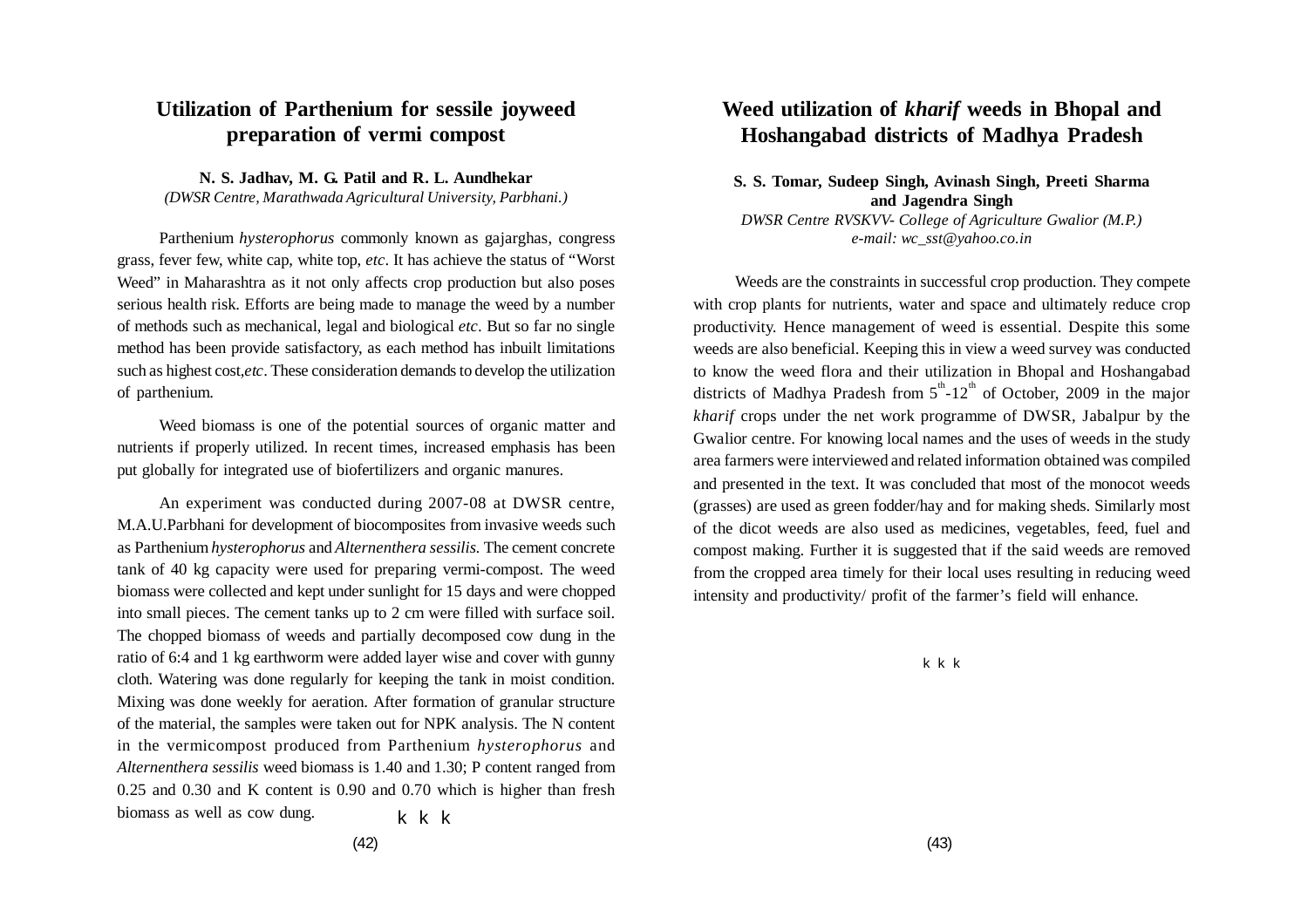### **Ragweed Parthenium residue to facilitate wheat (var. WH 147) production**

**D. K. Pandey and N. Mishra**

*Physiology Section, Directorate of Weed Science Research (I.C.A.R.), Maharajpur, Jabalpur, (Madhya Pradesh) e-mail: dkpandey54@yahoo.com*

Ragweed parthenium (Parthenium *hysterophorus* L.) is one of the noxious and toxic weeds of world wide occurrence. The weed which continues to spread throughout the length and width of the country has assumed the status of the national problem weed in India. The weed has become an inherent component of the ecosystems and has also become a natural recourse. Exploring ecofriendly utilization the weed in crop production would be an attractive possibility for its management by using it as a natural resource. The present investigation was planned to investigate possible utilization of the weed residue for production of wheat (var. WH 147).

The ragweed Parthenium plants at preflowering stage were uprooted, washed off soil from roots briskly, chopped to small pieces, dried in the shade for a week and ground to about 80-mesh. The ragweed parthenium residue (PR) was stored in 500 gauge polythene bags at ambient temperature until used. The PR was applied at nil with or without recommended dose of fertilizers (RFD) (N, P, K; 120, 60, 60 kg ha, respectively), 3.3, 6.6, 9.9 and 13.3 tan/ha (dry) as a top dressing before crop sowing in plots (3x4 m) each in triplicate in randomized block design for two successive years in the *Rabi* seasons of 2002-3 and 2003-4. The seed rate was 100 kg/ha, and plant to plant and row to row distances were 5 and 20 cm, respectively. The crop was irrigated through sprinkler immediately after sowing, and flood irrigated 15, 30 and 45 days after sowing and then at grain filling stage. Observations were recorded on species wise weed incidence (number and biomass) 30 days after sowing. Soil pH, EC, bioassay of soil solution for inhibitory activity using lemna (*Lemna pausicostata* Hegelm.), organic carbon, total

and available N, P, K, water and methanol soluble total phenolics, microbial enumeration (colony forming units of fungi, bacteria and *Azotobacter*), respiration, and dehydrogenase-, urease-, acid- and alkaline-phosphatases were monitored 30, 60 and 90 days after sowing.

The results revealed that higher levels of the PR reduced the weed incidence (biomass). Distribution of weed species was unaffected by the PR. The weed incidence was reduced at the highest level of the PR (13.3 tan/ha) to about less than half the level in the control or the RFD. The grain, straw and biological yields of wheat at and above 6.6 tan/ha were above control and comparable to the RFD. Soil pH was unchanged and EC, organic carbon, total and available N, P and K, total phenolics (both water and methanol soluble), microbial population (colony forming units of fungi, bacteria and *Azotobacter*), respiration, and dehydrogenase-, urease-, acidand alkaline-phosphatases increased with the PR. The values of these in the RFD were comparable to the PR at and above 6.6 quintal/ha. Thus, at and above 6.6 tan/ha the PR enhanced the wheat production over control to as much as in the RFD. Therefore the PR application at this level could substitute the RFD and the potential of utilization of the PR in wheat production is evident.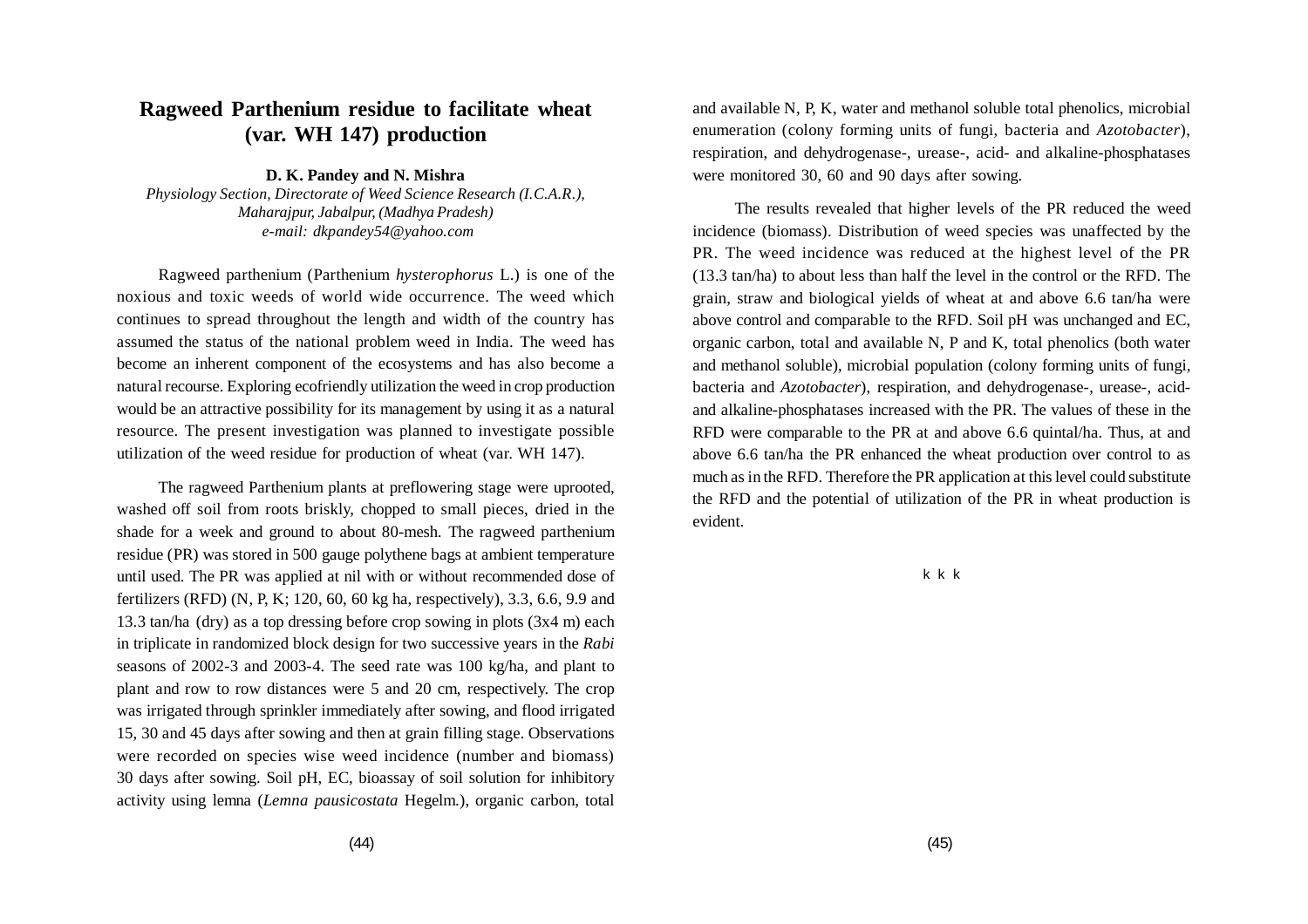## **Role of weeds/vegetative cover for soil and water conservation in degraded lands of forests**

**H. S. Bisen and P. J. Khanakhane** *Directorate of Weed Science Research, Maharajpur, Jabalpur (M.P.) e-mail: hsb\_nrcws@yahoo.com*

Degraded lands are not able to produce the required bio-mass on their top cover and soil erosion takes place. Total geographical area of the country is about 329 m. ha and out of which 107 m. ha constitute degraded land. These lands located in uplands are usually responsible for floods and high sediments load in downstream reaches which have the most productive and fertile agricultural lands. For resource conservation and maintaining sustainable productivity in these degraded land, vegetation, weed cover and rehabitilisation of weeds constitute a very important conservation activity for soil and water. The weeds used for their establishment as vegetative cover on hill slopes and degraded site conditions is to enhance productivity of site for producing fodder, fire wood *etc*. and to reduce the erosive action of high intensity storms by providing canopy cover for soil and water conservation, which in turn to reduce the sediment load of surface runoff occurring from these areas. In these areas soil is quite friable and likely to wash away. In order to avoid this, it is essential to establish grasses like *Cenchrus ciliaris, Dicanthium annulatun, Enlaliopsis binata, Chrysopogon fulvus, Lasirus sindicus etc*. This should always be done before onset of mansoons. Improvement of soil moister regimes in degraded land provides ample opportunities for seeds and seedling to establish themselves. Aggressive growth of weeds like *Lantana camera,* Parthenium *hysterophorus*, *Chromoloena odoratam* help in rapid biomass increase, higher organic carbon levels and reduction of soil erosion. Study conducted in OUAT Bhubaneswar during 2002 and 2003 in light textured eroded sloppy land, indicated that use of *vetiver* grass in v-ditches is recommended as the best in-situ moisture conservation measures for rainfed upland farming system in sloppy land of Orissa.

#### **Possible utilization of weeds for treating animal ailments**

**M. S. Raghuvanshi and Anil Dixit** *Directorate of Weed Science Research, Adhartal, Jabalpur, (M.P.) e-mail: omsai.msr@gmail.com*

Weeds have always been treated to have negative connotation in crop production. For generations, the weeds have been utilized for treating both human and animal ailments as well as products made from wild plants play a role in the economies of many rural communities. Proper identification of weedy plants for curing animal diseases and wounds leads to a significant results. There are readily available known weeds such as Parthenium *hysterophorus, Dhatura alba, Cassia fistula, Commelina benghalensis, Phyllanthus niruri, Achyranthus aspera, Lecucus linifolia* which are widely used as indigenous technical knowledge to cure/ treat animal ailments. Traditional knowledge base is being exploited/ utilized by many pharma companies in developing medicines commercially. In some countries, Parthenium is applied externally on skin disorders and a decoction of the plant is often taken internally as a remedy for a wide variety of ailments. The decoction is used as a flea repellent both for dogs and other animals. About 2-3 dhatura leaves with wheat breads are given to cattle twice daily for curing diarrhea, a paste of *Commelina benghalensis* leaves and four powered seeds of *Cassia fistula* is added to filterate of 250 g its bark in water and is given to animals suffering from swollen stomach which recovers completely in 3-4 days. *Phyllanthus niruri* leaves are tied in worm-infected part of the animal body and worm die due to leaf extract of phyllanthus. A paste of 8-10 *Leucus* flowers heals the wounds and immediate recovery was observed. Unwarranted elimination of weeds may pose serious threat to biodiversity. Hence, the preservation and protection of of the traditional knowledge are critical for the future well beings of the community and weeds can be a source of income.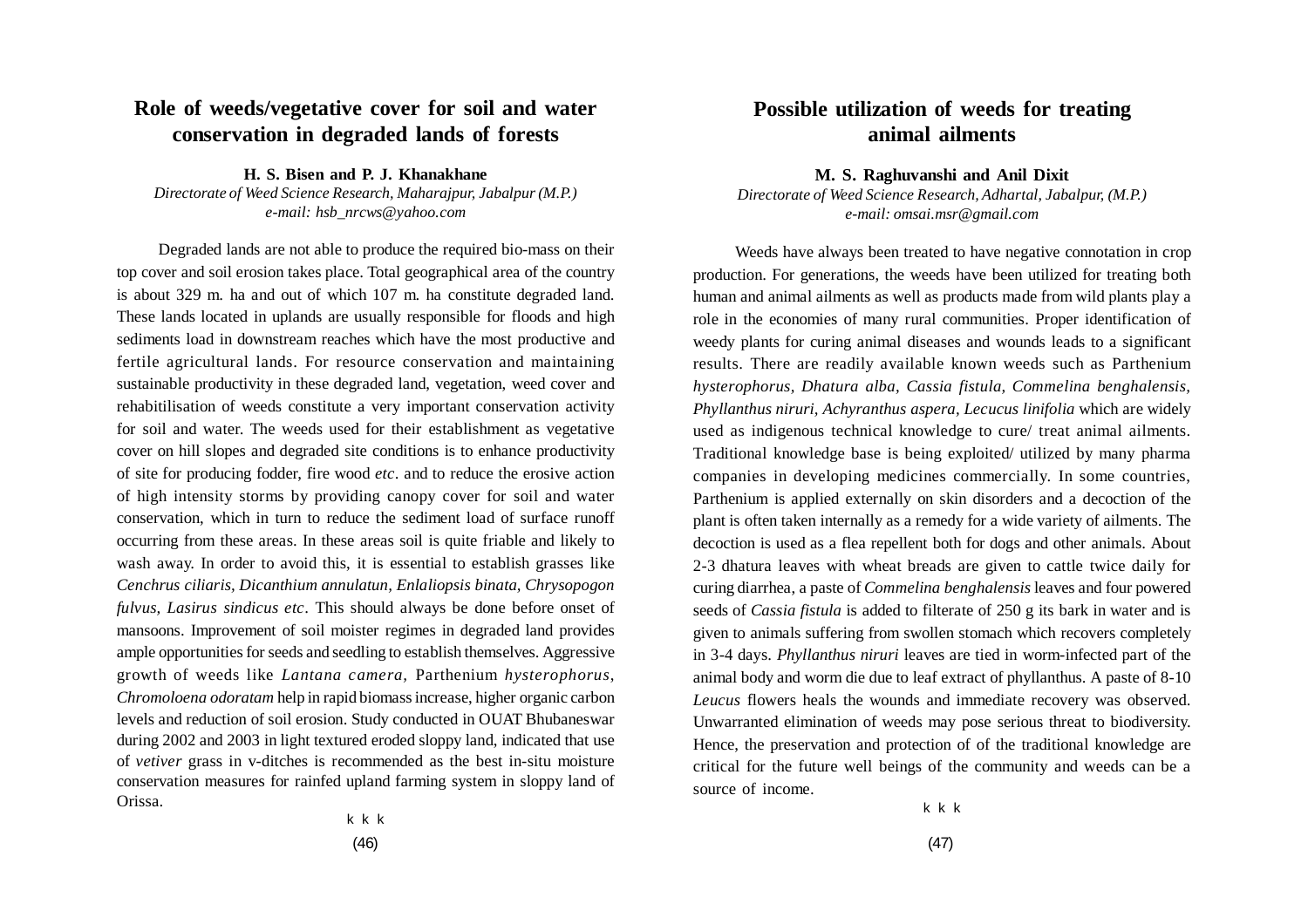#### **Utilization of the pigments available from weeds**

**Partha P. Choudhury and Jay G. Varshney** *Directorate of Weed Science Research, Maharajpur, Jabalpur (M.P.) e-mail: Parthatinku@yahoo.com*

There has been an increasing trend towards replacement of synthetic colorants by natural pigments, because of natural pigments' safety and health benefits, and strong consumer demand for more natural products. For an instance, betacyanins from red beet (*Beta vulgaris*) have been extensively used in the food industry worldwide for many years. Moreover, recent studies have shown that beet betacyanins can be classified as dietary cationized antioxidants. For this advantage the market of natural pigments is increasing day by day and for the sustainable development of the market it is worthwhile to search for and develop new sources of natural colorants. The main resource of the natural colorants is indeed plant kingdom. Being the member of this kingdom the weed flora can also impart a potential role to produce natural pigments.

Among the members of weed flora we usually observe huge variation in external color formation in flowers and foliages. It indicates the presence of a wide range of pigments in weed plants. In general, flower color originates primarily from flavonoids and their colored class compounds, anthocyanins. Anthocyanins provide intense cyanic colors from pink to blue in the floral tissues of flowering plants. Other flavonoids, like flavones are essentially colorless and yet they provide the whiteness of white flowers and also act as co-pigments to the wide spread anthocyanins. Anthocyanins are the glycosides of anthocyanidins. Chemically all anthocyanidins are highly oxidised 2-phenyl benzopyrylium cation. This 2-phenyl benzopyrylium cation is also known as flavylium cation. The fundamental nucleus is benzopyrylium chloride. Till so far 19 anthocyanidins have been isolated, characterized and identified for the characteristic color. And these 19 anthocyanidines are mainly responsible for the production of infinite array of colors combining with sugars and

metals. For an example, the color present in the weed Lantana is due to delphinidin monoglucoside. Other than anthocyanins, carotenoids and some minor biomolecules are also responsible for imparting color in flowers and foliages. These pigments are formed in the weed physiology during evolution process for their own purpose of attracting insects for pollination. But these pigments can also be utilized for our purpose even. By virtue of their intrinsic property, pigments can absorb strongly the ultra violet fraction of sunlight and can serve as sun-screen. So, there is scope to utilize these pigments as photoquenchers in the cosmetics and different formulations of organic molecules, *viz*. pesticides, medicines, *etc*. The fact that the red betalains extracted from beet root and amaranthus are well established antioxidants indicates the availability of antioxitants and other bio-active molecules from minor weeds. Many of the pigments may also serve as antifeedants due to their disagrreable test to insect pests. Thus, pigments of weed species, whether these are anthocyanins or carotenoids or betalains, can be utilized as colorants in food; as antioxidants in nutraceuticals; as as sun-screen in cosmetics and the formulation of pesticides and pharmaceuticals; and as antifeedants in crop protection.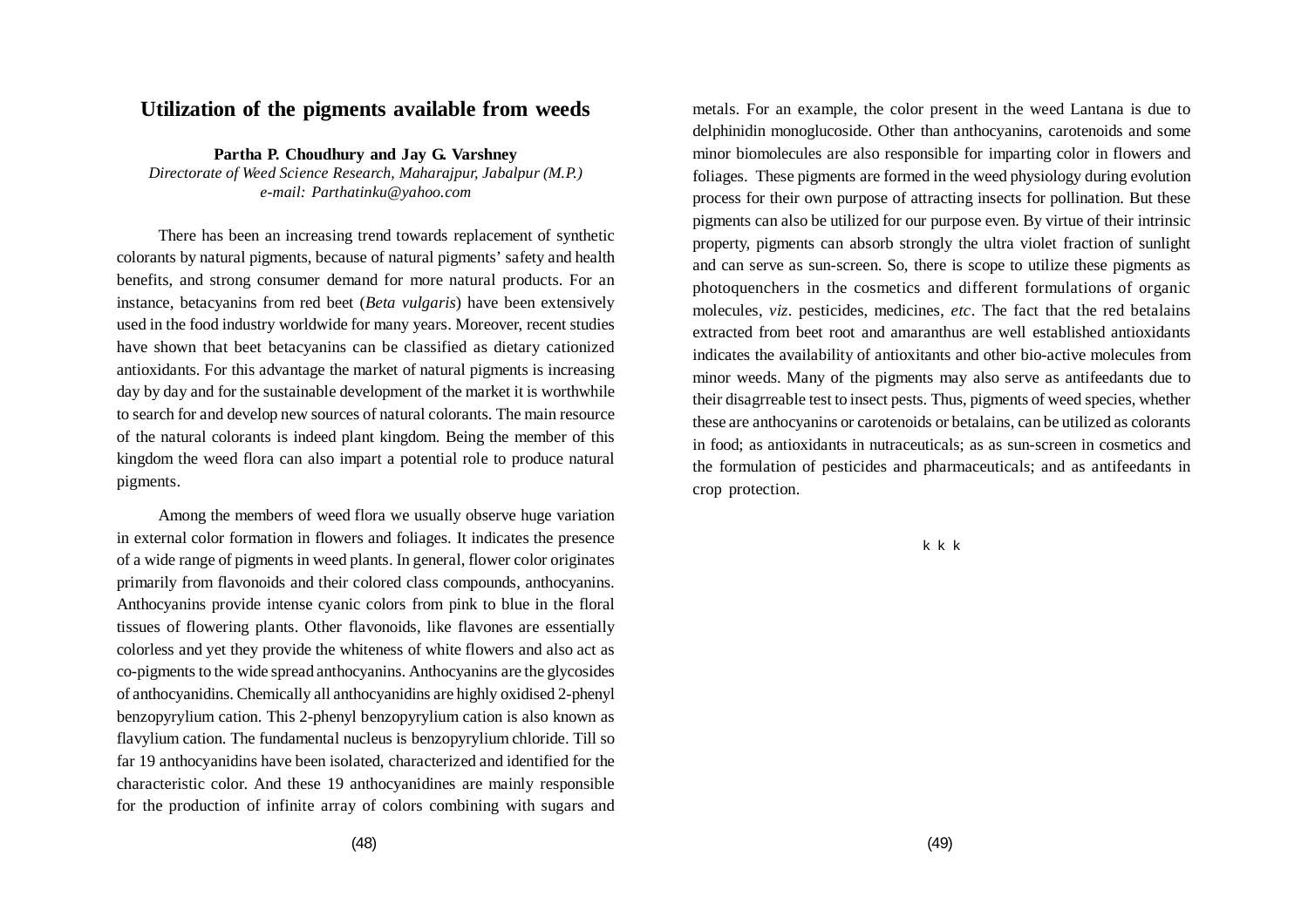### **Utility of Parthenium for nutrient source for sustainable crop production and soil fertility**

**Aundhekar R.L. and Gore A.K.** *DWSRC, Marathwada Agricultural University,Parbhani, M.S. e-mail: parbhani.niws@gmail.com*

Parthenium *hysterophorus* an annual weed compete the crop plants for nutrients, moisture and sunlight and affect the crop growth and yield adversely. The invasion of the cultivated fields by this weed caused on alarming signals in Maharashtra and also in our country. It belongs to family Asteraceae and a native of west indies, tropical south and north America was first reported in India from Pune and now occurs in almost all states of India. Parthenuium grows every where and now as stated above it is almost associated with every crop. This weed has the fast and laxurient vegetative growth and its plant analysis showed that it contains about 0.34% N, 0.14% P and 0.48 % K. The plant keeps flowering and seeding throughout the year and has been continuously spreading the newer areas. As it is no man's weed occupied almost areas in addition to agriculture as surrounding residences in town and cities posing health hazards *viz*. pollenosis asthma, contact dermatitis and skin irritation. The weed exudates toxic substances which appears to have been allelophathic effects on the other species in the vicinity. If such a noxious weed is allowed to grow unchecked , it is sure to loose no time in posing a serious threat to agriculture and public health.

To utilize this ob-noxious weed with its present nutrient status as a source of organic manure the compost was prepared from it after flowering and it was planned to utilize it in combination with the graded levels of fertilizers to reduce doses of chemical fertilizers on one hand and to improve the soil health on other hand.

With this background a field experiment was conducted to test Parthenium compost as a source of organic manure and to study the effect

of different levels of Parthenium compost and fertilizer levels on growth, seed and oil yield of sunflower in summer season of 1999 at Marathwada Agricultural University, Parbhani. Efforts were made to know the utility of Parthenium as source of nutrients as well as to know the ill effect, if any on growth and yield in photo insensitive, short durated and resource responsive crop like sunflower.

The parthenium compost used as source of organic manure @ 10 t/ha + 75 % of NPK through fertilizers recorded higher yield of summer sunflower. It was also observed that there were no ill effects of Parthenium compost either on crop germination or its growth or seed yield. The cost of using parthenium as organic manure was much lower at Rs. 2500/ha compared to the cost of FYM at Rs. 5200/ha and thus provided a saving of Rs. 3200/ha over traditional use of FYM. Thus the study indicated that management of parthenium through utilization as nutrient source can be achieved apart from sustainability in soil health and crop yields in crop like sunflower.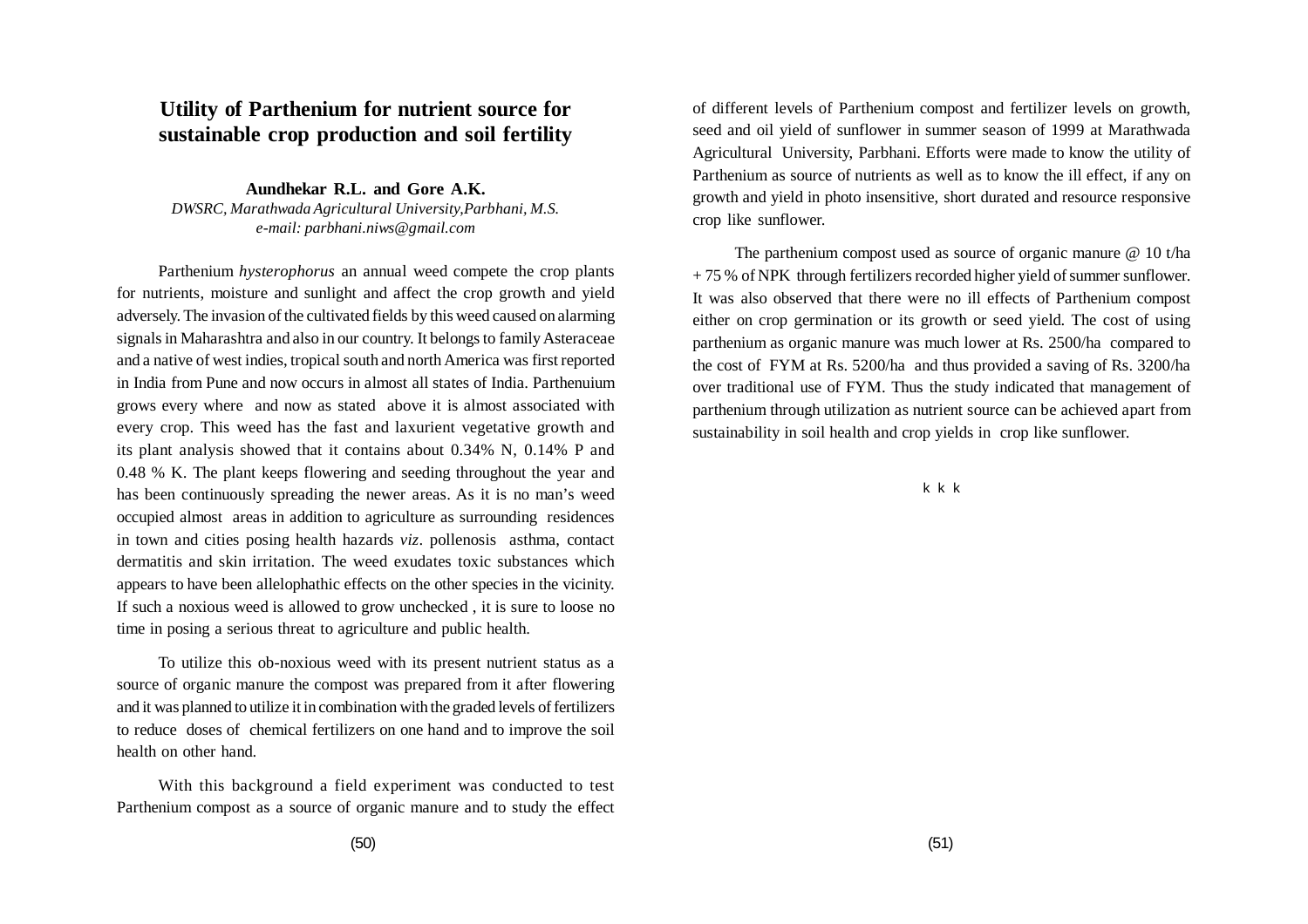## **Effect of Parthenium compost and fertilizer levels on growth of summer sunflower**

**Aundhekar R.L. and Gore A. K.** *DWSRC, Marathwada Agricultural University, Parbhani, (M.S.) e-mail: parbhani.niws@gmail.com*

Parthenium *hysterophorus* as annual herb which belongs to family asteraceae was first reported in India from Pune and now occurs in almost all states of India and it has attained the status of a ob-noxious, problematic weed. It compete the crop plants for nutrients, moisture and sunlight and affect the crop growth and yield adversely. This weed has the fast and laxurient vegetative growth and its plant analysis showed that it contains about 0.34% N, 0.14% P and 0.48 % K. The invasion of the cultivated fields by this weed caused on alarming rates in Maharashtra and also in our country. To utilize this ob-noxious weed with its present nutrient status as a source of organic manure the compost was prepared from it after flowering and it was utilized it in combination with the graded levels of fertilizers to reduce doses of chemical fertilizers on one hand and to improve the soil health on other hand.

The sunflower crop was selected with the consideration of increasing demand for oil seeds in our country and due to photoinsestive nature, most responsive to fertilizers, short duration and less insect and disease attack .

The field experiment was conducted at Marathwada Agricultural University, Parbhani to study the effect of parthenium compost and fertilizer levels on growth on sunflower (*Helianthus annuus L*.) in summer season. The experiment was laid in factorial randomized block design (FRBD) comprising two levels of Parthenium compost *viz*.  $(C_1)$  5 t/ha and  $(C_2)$  10 t/ ha and five levels of fertilizers *viz*.  $(F_0)$  00 kg NPK/ha,  $(F_1)$  25 % of RDF,  $(F_2)$  50 % of RDF,  $(F_3)$  75 % of RDF and  $(F)$  100 % of RDF, wherein recommended dose of fertilizer nutrients  $(N^{\frac{1}{2}}K)$  for sunflower in this experiment was 60 : 30 : 30 kg NPK/ha. The study revealed that all the

growth parameters *viz*. plant height, number of leaves per plant, leaf area per plant, capitulum diameter and total dry matter were favoured and influenced significantly due to various levels of parthenium compost and fertilizer levels individually . Wherein the highest level of parthenium compost i.e. 10 t/ha recorded highest plant height, max. number of leaves and leaf area, capitulum diameter and total dry matter per plant. The similar trend was observed with 75 % of RDF which was followed by 100% of RDF as regards the level of fertilizer nutrients . The interaction effect was also found significant wherein the combination of highest level of parthenium compost @ 10 t/ha and 75% of RDF recorded highest and favourable values of above growth parameters of sunflower crop in summer season.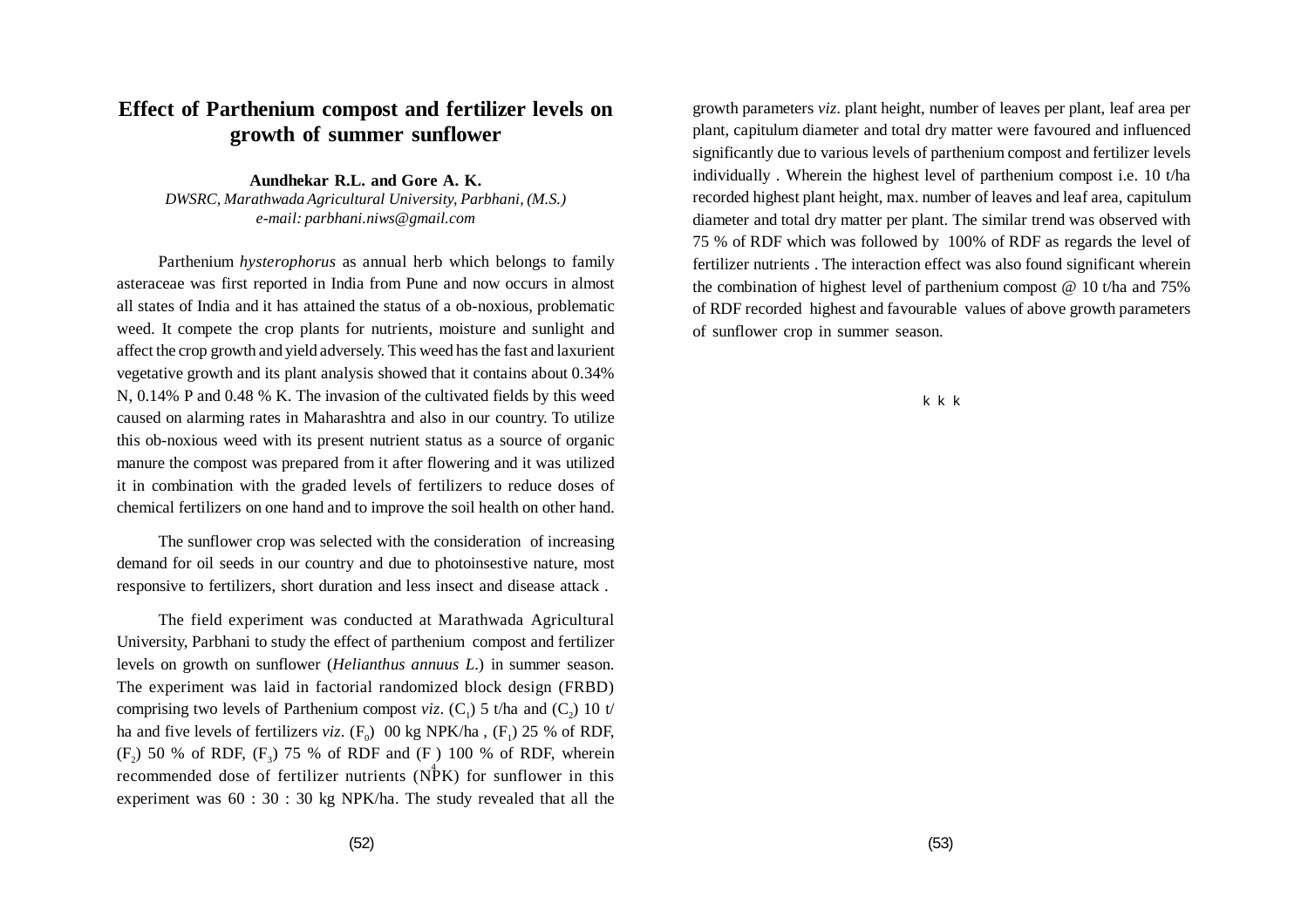## **Utilization of Parthenium as green manure and in compost making**

**R. K. Ghosh, S. Mallick, S. Bera and A. K. Dolai**

*Bidhan Chandra Krishi Viswavidyalaya, Mohanpur, Nadia, (WB ) E-mail – subha\_papai@rediffmail.com*

Parthenium is also known as Carrot grass or Congress grass or Tara grass or Sada tupi *etc*. Earlier, Parthenium need to be found in the non-crop areas but recently, it has infested severely the grazing land as well as crop field. Nowadays, tender Parthenium at juvenile stage can be used as mulch besides being used for preparing green manure, compost and vermicompost (it contains NPK more than FYM). Research results revealed that within 3-4 years Parthenium will cover the roadside adjacent field crop and orchard areas besides the fallow land area which has covered by almost more than 75-80 % and by competing with crop plants this weed will reduce the yield on an average of 30 -50 % in up and medium land situation during *summer* and *kharif* seasons. Therefore there is an urgent need to control weeds immediately. Above all of this the management of Parthenium is better through utilizing this plant as compost making or as green manure. The Parthenium compost and also use of many weeds after weeding in making compost is gradually becoming popular in these regions and continuous efforts are making to spread this technology through group meeting and training cum demonstration since 2008. Parthenium compost can be prepared with a pit of 3 ft depth x 6 ft width x 10 ft length (size can be modified keeping the depth) by covering base surface and side walls of the pit by stone chips or even by Calcium carbonate to make soil surface compact to protect the absorption of compost nutrients. 40 kg soil and 25 kg cow dung should be spread in the base of each layer of the Parthenium (4 layers a pit and each layer may be 9 inch.). Young Parthenium plants @ 50 kg spread on the surface of the pit for each layer. 500 g Urea or 3 kg rock phosphate by using 3-4 lit of water should be sprinkled over this for each layer with *Trichoderma viridi* @ 50 g.

Pit should be covered with the soil, dung and husk making a  $1 - 1.5$  ft dome shape and kept for 4-5 months to get well-decomposed compost. From the research experiment carried out in Incheck Farm, BCKV, Kalyani, WB during *pre-kharif* 2008-09 it has been found that Parthenium compost has higher nitrogen content (Total N – 1.21 %) over traditional compost (Total N –  $0.5 \%$ ).